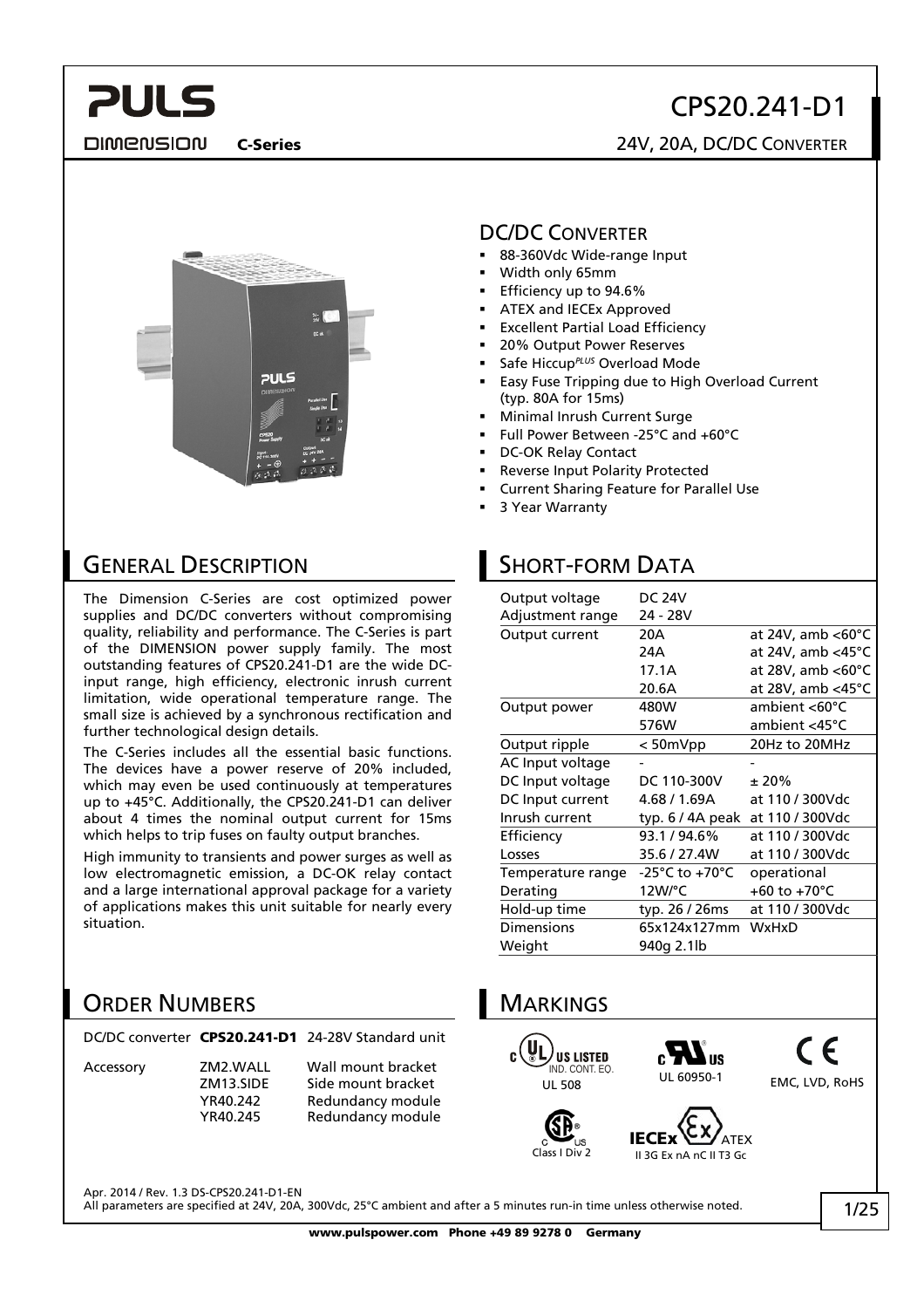**DIMENSION** 

# CPS20.241-D1

C-Series 24V, 20A, DC/DC CONVERTER

### INDEX

|    |                                    | Page | Page                                          |
|----|------------------------------------|------|-----------------------------------------------|
|    |                                    |      | 20. Physical Dimensions and Weight 17         |
| 2. |                                    |      |                                               |
| 3. |                                    |      | 21.1. ZM2.WALL - Wall Mounting Bracket18      |
| 4. |                                    |      | 21.2. ZM13.SIDE - Side Mounting Bracket18     |
| 5. |                                    |      | 21.3. Redundancy Modules 19                   |
| 6. |                                    |      |                                               |
| 7. |                                    |      |                                               |
| 8. |                                    |      | 22.2. Inductive and Capacitive Loads21        |
| 9. |                                    |      | 22.3.                                         |
|    | 10. Lifetime Expectancy and MTBF10 |      | Output Circuit Breakers21<br>22.4.            |
|    |                                    |      | 22.5. Parallel Use to Increase Output Power22 |
|    |                                    |      |                                               |
|    | 13. Front Side and User Elements12 |      | 22.7.                                         |
|    |                                    |      | 22.8.                                         |
|    |                                    |      |                                               |
|    |                                    |      | 22.10. Use in a Tightly Sealed Enclosure 24   |
|    |                                    |      | 22.11. Mounting Orientations 25               |
|    |                                    |      |                                               |
|    |                                    |      |                                               |

The information presented in this document is believed to be accurate and reliable and may change without notice. No part of this document may be reproduced or utilized in any form without permission in writing from the publisher.

### TERMINOLOGY AND ABREVIATIONS

| PE and $\bigoplus$ symbol | PE is the abbreviation for Protective Earth and has the same meaning as the symbol $\bigoplus$ .                                                                                                                                      |
|---------------------------|---------------------------------------------------------------------------------------------------------------------------------------------------------------------------------------------------------------------------------------|
| Earth, Ground             | This document uses the term "earth" which is the same as the U.S. term "ground".                                                                                                                                                      |
| T.b.d.                    | To be defined, value or description will follow later.                                                                                                                                                                                |
| <b>DC 300V</b>            | A figure displayed with the AC or DC before the value represents a nominal voltage with<br>standard tolerances (usually ±15%) included.<br>E.g.: DC 12V describes a 12V battery disregarding whether it is full (13.7V) or flat (10V) |
| 300Vdc                    | A figure with the unit (Vdc) at the end is a momentary figure without any additional<br>tolerances included.                                                                                                                          |
| may                       | A key word indicating flexibility of choice with no implied preference.                                                                                                                                                               |
| shall                     | A key word indicating a mandatory requirement.                                                                                                                                                                                        |
| should                    | A key word indicating flexibility of choice with a strongly preferred implementation.                                                                                                                                                 |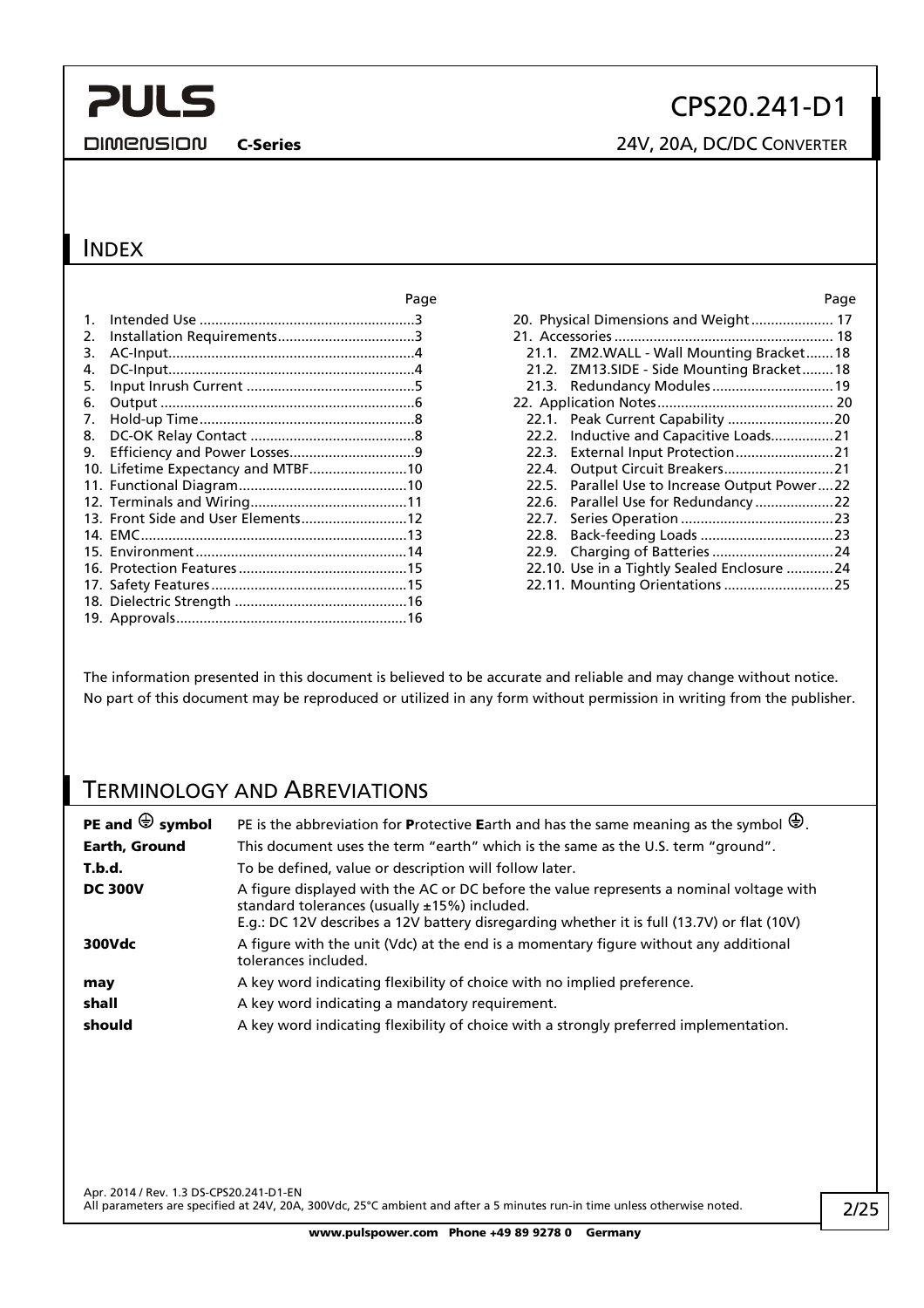## 1. INTENDED USE

<span id="page-2-0"></span>**PULS** 

This device is designed for installation in an enclosure and is intended for the general professional use such as in industrial control, office, communication, and instrumentation equipment.

Do not use this DC/DC converter in equipment, where malfunction may cause severe personal injury or threaten human life.

This device is designed for use in hazardous, non-hazardous, ordinary or unclassified locations.

### <span id="page-2-1"></span>2. INSTALLATION REQUIREMENTS

This device may only be installed and put into operation by qualified personnel.

This device does not contain serviceable parts. The tripping of an internal fuse is caused by an internal defect.

If damage or malfunction should occur during installation or operation, immediately turn power off and send unit to the factory for inspection.

Mount the unit on a DIN-rail so that the terminals are located on the bottom of the unit. For other mounting orientations see de-rating requirements in this document. See chapter [24.13.](#page-24-1)

This device is designed for convection cooling and does not require an external fan. Do not obstruct airflow and do not cover ventilation grid (e.g. cable conduits) by more than 15%!

Keep the following installation clearances: 40mm on top, 20mm on the bottom, 5mm on the left and right sides are recommended when the device is loaded permanently with more than 50% of the rated power. Increase this clearance to 15mm in case the adjacent device is a heat source (e.g. another power supply).

A disconnecting means shall be provided for the output of the power supplies when used in applications according to CSA C22.2 No 107.1-01.

**A WARNING** Risk of electrical shock, fire, personal injury or death.

- Do not use the DC/DC converter without proper grounding (Protective Earth). Use the terminal on the input block for earth connection and not one of the screws on the housing.
- Turn power off before working on the device. Protect against inadvertent re-powering.
- Make sure that the wiring is correct by following all local and national codes.
- Do not modify or repair the unit.
- Do not open the unit as high voltages are present inside.
- Use caution to prevent any foreign objects from entering the housing.
- Do not use in wet locations or in areas where moisture or condensation can be expected.
- Do not touch during power-on, and immediately after power-off. Hot surfaces may cause burns.

#### Notes for use in hazardous location areas:

The power supply is suitable for use in Class I Division 2 Groups A, B, C, D locations and for use in Group II Category 3 (Zone 2) environments and are evaluated according to EN 60079-0:2012 and EN 60079-15:2010.

#### WARNING EXPLOSION HAZARDS!

Substitution of components may impair suitability for this environment. Do not disconnect the unit or operate the voltage adjustment or S/P jumper unless power has been switched off or the area is known to be non-hazardous.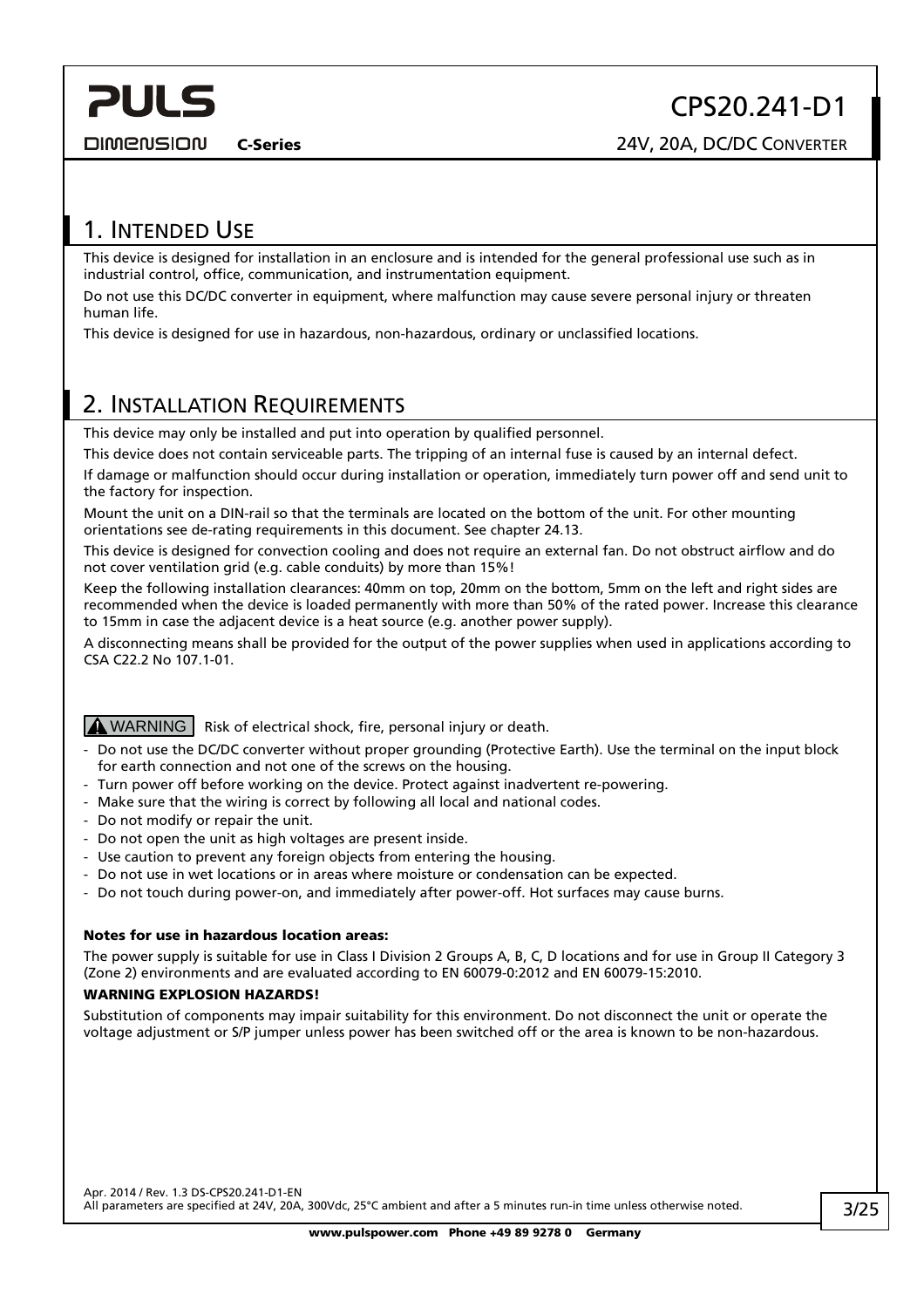<span id="page-3-0"></span>**DIMENSION** 

CPS20.241-D1

C-Series 24V, 20A, DC/DC CONVERTER

## 3. AC-INPUT

Do not operate this DC/DC converter with AC-input voltage. Use the CPS20.241 unit instead.

## 4. DC-INPUT

Use a battery or a similar DC source. A supply from the intermediate DC-bus of a frequency converter is not recommended and can cause a malfunction or damage the unit.

| DC input<br>DC input range                               | nom.<br>min.<br>min. | DC 110-300V<br>88-360Vdc<br>88-100Vdc | short term or with output derating $(1\%N)$ or with<br>reduced ambient temperature, see also Fig. 15-1,<br>no damage between 0 and 88Vdc |
|----------------------------------------------------------|----------------------|---------------------------------------|------------------------------------------------------------------------------------------------------------------------------------------|
|                                                          | min.                 | 360-425Vdc                            | short term, $<$ 500ms                                                                                                                    |
| Allowed voltage between input<br>to earth (ground)       | max.                 | 360Vdc                                | continuous, IEC 62103                                                                                                                    |
|                                                          |                      | ± 600V                                | peak value, allowed for transients                                                                                                       |
| Slew rate for voltage between<br>input to earth (ground) | max.                 | 1000V/us                              |                                                                                                                                          |
| Allowed input ripple voltage                             | max.                 | 50Vpp                                 | 50Hz-10kHz                                                                                                                               |
|                                                          |                      | 15Vpp                                 | 10kHz – 50kHz                                                                                                                            |
| Turn-on voltage                                          | typ.                 | 85Vdc                                 | steady-state value, see Fig. 4-1                                                                                                         |
| Shut-down voltage                                        | typ.                 | 37Vdc                                 | steady-state value at 5A load, see Fig. 4-1                                                                                              |
|                                                          | typ.                 | 50Vdc                                 | steady-state value at 10A load, see Fig. 4-1                                                                                             |
|                                                          | typ.                 | 69Vdc                                 | steady-state value at 20A load, see Fig. 4-1                                                                                             |

|                   |      | <b>DC 110V</b>     | <b>DC 300V</b>    |                                                                         |
|-------------------|------|--------------------|-------------------|-------------------------------------------------------------------------|
| Input current     | typ. | 4.68A              | 1.69A             | at 24V, 20A, see Fig. 4-3                                               |
| Start-up delay    | typ. | 1100 <sub>ms</sub> | 830 <sub>ms</sub> | see Fig. 4-2                                                            |
| Rise time         | typ. | 85 <sub>ms</sub>   | 85 <sub>ms</sub>  | at 24V, 20A const. current load, 0mF<br>load capacitance, see Fig. 4-2  |
|                   | typ. | 150ms              | 150 <sub>ms</sub> | at 24V, 20A const. current load, 20mF<br>load capacitance, see Fig. 4-2 |
| Turn-on overshoot | max. | 200mV              | 200mV             | see Fig. 4-2                                                            |

<span id="page-3-1"></span>



Apr. 2014 / Rev. 1.3 DS-CPS20.241-D1-EN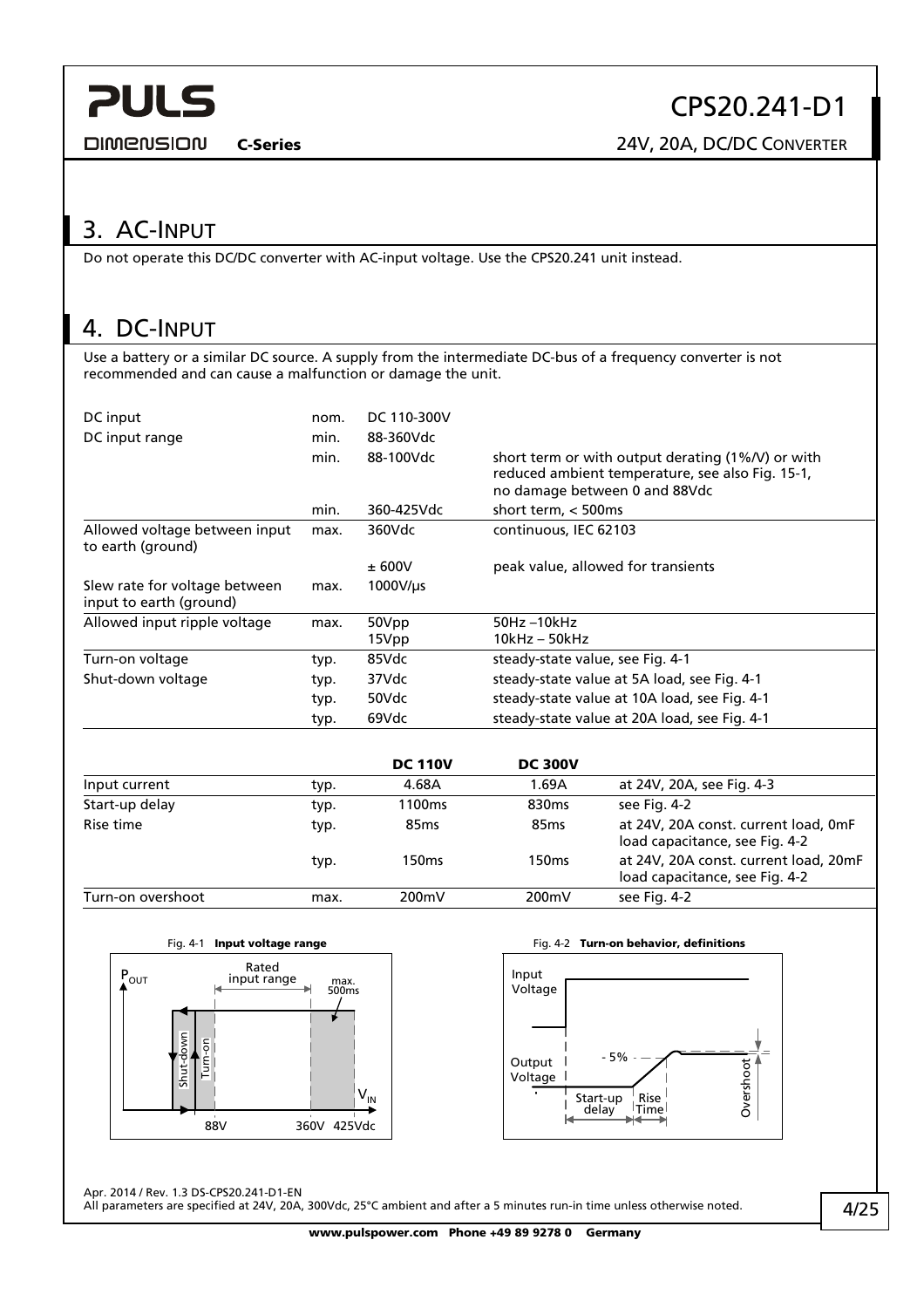<span id="page-4-0"></span>

C-Series 24V, 20A, DC/DC CONVERTER

<span id="page-4-1"></span>

## 5. INPUT INRUSH CURRENT

An active inrush limitation circuit limits the input inrush current after turn-on of the input voltage and after short input voltage interruptions.

The charging current into EMI suppression capacitors is disregarded in the first microseconds after switch-on.

|                             |      | <b>DC 110V</b>               | <b>DC 300V</b>      |                               |
|-----------------------------|------|------------------------------|---------------------|-------------------------------|
| Inrush current <sup>*</sup> | max. | $\mathsf{I3A}_\mathsf{peak}$ | 10A <sub>peak</sub> | temperature independent       |
|                             | typ. | $6A_{\text{peak}}$           | $4A_{\text{peak}}$  | temperature independent       |
| Inrush energy <sup>*</sup>  | max. | $1A^2s$                      | $1A^2s$             | temperature independent       |
| Inrush delay                | typ. | 1185 <sub>ms</sub>           | 915 <sub>ms</sub>   | start-up delay plus rise time |

\*) Mains interruptions > 500ms



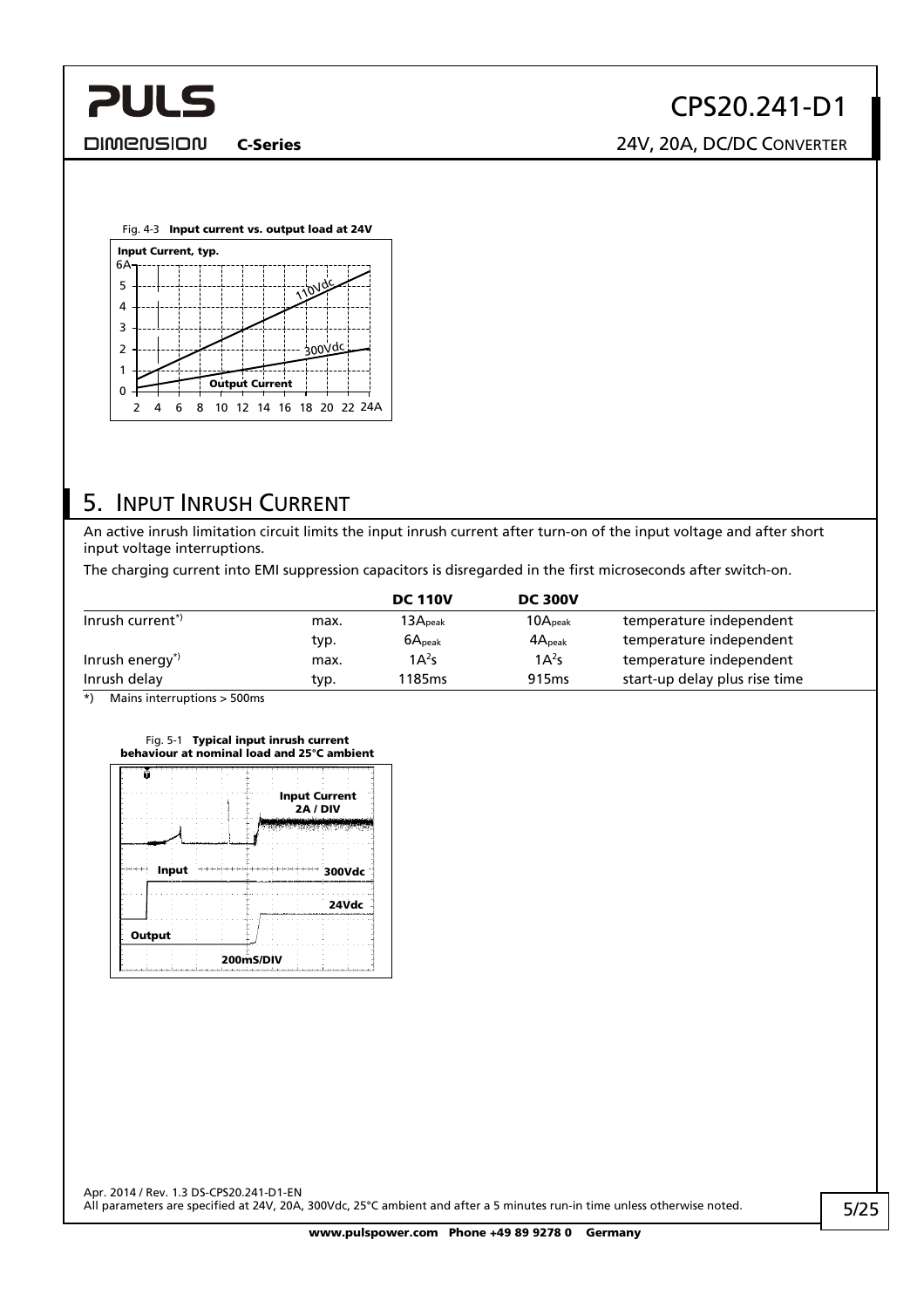CPS20.241-D1

<span id="page-5-0"></span>**DIMENSION** 

C-Series 24V, 20A, DC/DC CONVERTER

### <span id="page-5-1"></span>6. OUTPUT

| Output voltage           | nom. | 24V                            |                                                                                                                                                                                 |
|--------------------------|------|--------------------------------|---------------------------------------------------------------------------------------------------------------------------------------------------------------------------------|
| Adjustment range         | min. | 24-28V                         | guaranteed                                                                                                                                                                      |
|                          | max. | $30V^{***}$                    | at clockwise end position of potentiometer                                                                                                                                      |
| Factory settings         | typ. | 24.1V                          | ±0.2%, at full load, cold unit, in "single use" mode                                                                                                                            |
|                          | typ. | 24.1V                          | ±0.2%, at full load, cold unit, in "parallel use" mode                                                                                                                          |
|                          | typ. | 25.1V                          | at no load, cold unit, in "parallel use" mode                                                                                                                                   |
| Line regulation          | max. | 10 <sub>mV</sub>               | 88-370Vdc                                                                                                                                                                       |
| Load regulation          | max. | 100mV                          | in "single use" mode: static value, $0A \rightarrow 20A$ ;<br>see Fig. 6-1                                                                                                      |
|                          | typ. | 1000mV                         | in "parallel use" mode: static value, $0A \rightarrow 20A$ ,<br>see Fig. 6-2                                                                                                    |
| Ripple and noise voltage | max. | 70mVpp                         | 20Hz to 20MHz, 50Ohm                                                                                                                                                            |
| Output current           | nom. | 20A                            | at 24V, ambient temperature <60°C, see Fig. 6-1                                                                                                                                 |
|                          | nom. | $24A^{*}$                      | at 24V, ambient temperature <45°C, see Fig. 6-1                                                                                                                                 |
|                          | nom. | 17.1A                          | at 28V, ambient temperature <60°C, see Fig. 6-1                                                                                                                                 |
|                          | nom. | $20.6A^{*}$                    | at 28V, ambient temperature <45°C, see Fig. 6-1                                                                                                                                 |
|                          | typ. | 80A                            | up to 15ms, output voltage stays above 20V, see Fig.<br>6-4. This peak current is available once every five<br>seconds. See chapter 22.1 for more peak current<br>measurements. |
| Output power             | nom. | 480W                           | continuously available                                                                                                                                                          |
|                          | nom. | 576W <sup>*</sup>              | Power Boost®*)                                                                                                                                                                  |
| Overload behaviour       |      | cont. current                  | output voltage > 13Vdc, see Fig. 6-1                                                                                                                                            |
|                          |      | Hiccup <sup>PLUS</sup> mode**) | output voltage < 13Vdc, see Fig. 6-1                                                                                                                                            |
| Short-circuit current    | min. | $35A***$                       | load impedance <10mOhm, see Fig. 6-3                                                                                                                                            |
|                          | max. | 45A***)                        | load impedance <10mOhm, see Fig. 6-3                                                                                                                                            |
|                          | max. | $15A***$                       | average (R.M.S.) current, load impedance 50mOhm,<br>see Fig. 6-3                                                                                                                |
|                          | min. | 70A                            | < 15ms, load impedance < 10mOhm, see Fig. 6-4                                                                                                                                   |
|                          | typ. | 100A                           | < 15ms, load impedance < 10mOhm, see Fig. 6-4                                                                                                                                   |
| Output capacitance       | typ. | 7 000µF                        | included inside the DC/DC converter                                                                                                                                             |

\*) Power Boost

This power/ current is continuously allowed up to an ambient temperature of 45°C.

Above 45°C, do not use this power/ current longer than a duty cycle of 10% and/ or not longer than 1 minute every 10 minutes. \*\*) Hiccup*PLUS* Mode

At heavy overloads (when output voltage falls below 13V), the DC/DC converter delivers continuous output current for 2s. After this, the output is switched off for approx. 18s before a new start attempt is automatically performed. This cycle is repeated as long as the overload exists. If the overload has been cleared, the device will operate normally. See [Fig. 6-3](#page-6-1).

\*\*\*) Discharge current of output capacitors is not included.<br>\*\*\*\*) This is the maximum output voltage which can occur at

This is the maximum output voltage which can occur at the clockwise end position of the potentiometer due to tolerances. It is not guaranteed value which can be achieved. The typical value is about 28.5V (in "single use" mode).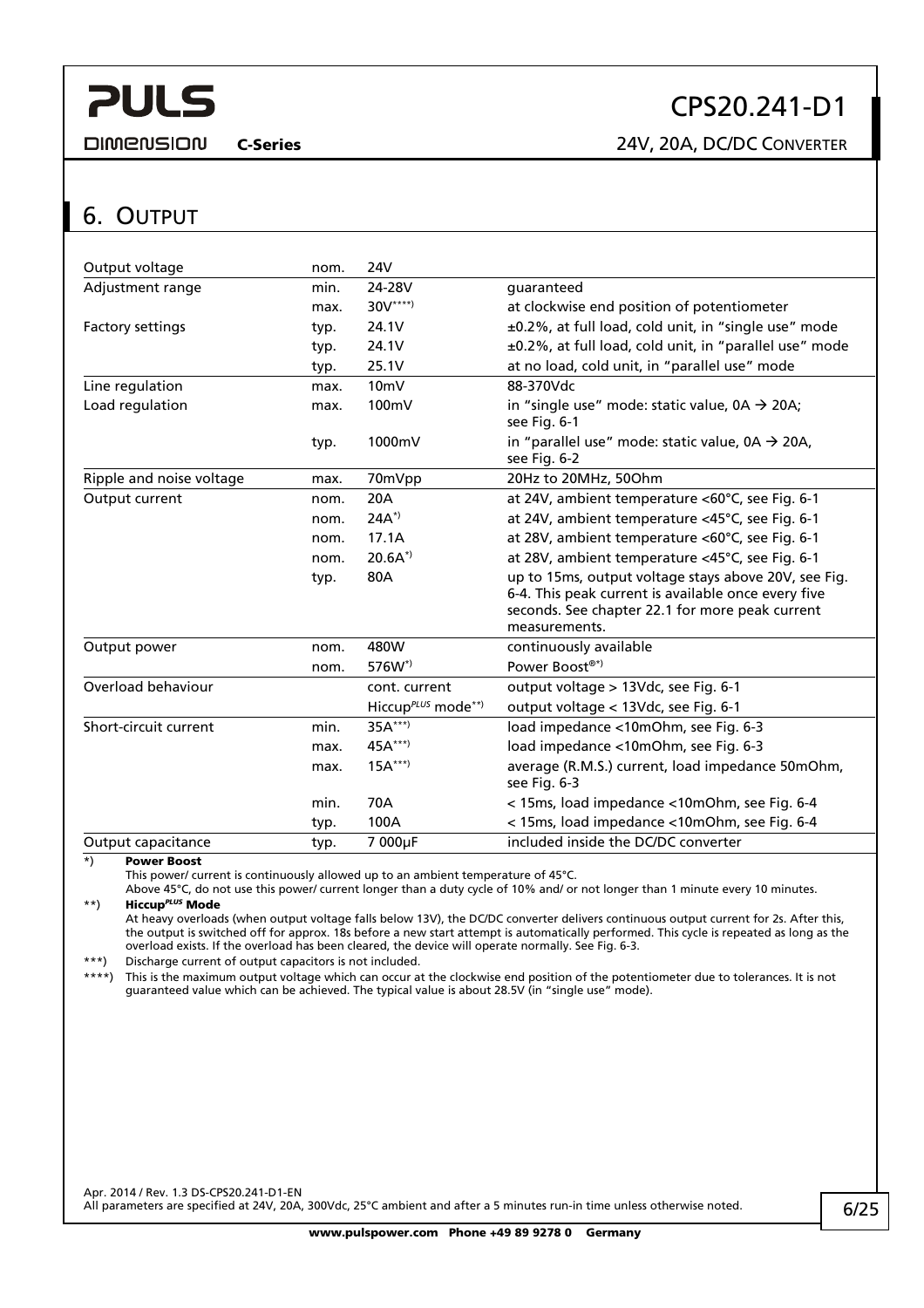# CPS20.241-D1

C-Series 24V, 20A, DC/DC CONVERTER

**DIMENSION** 

**PULS** 

<span id="page-6-0"></span>



Fig. 6-3 **Short-circuit on output, Hiccup<sup>pLUS</sup> mode, typ.** Fig. 6-4 **Dynamic overcurrent capability, typ.** 

<span id="page-6-1"></span>



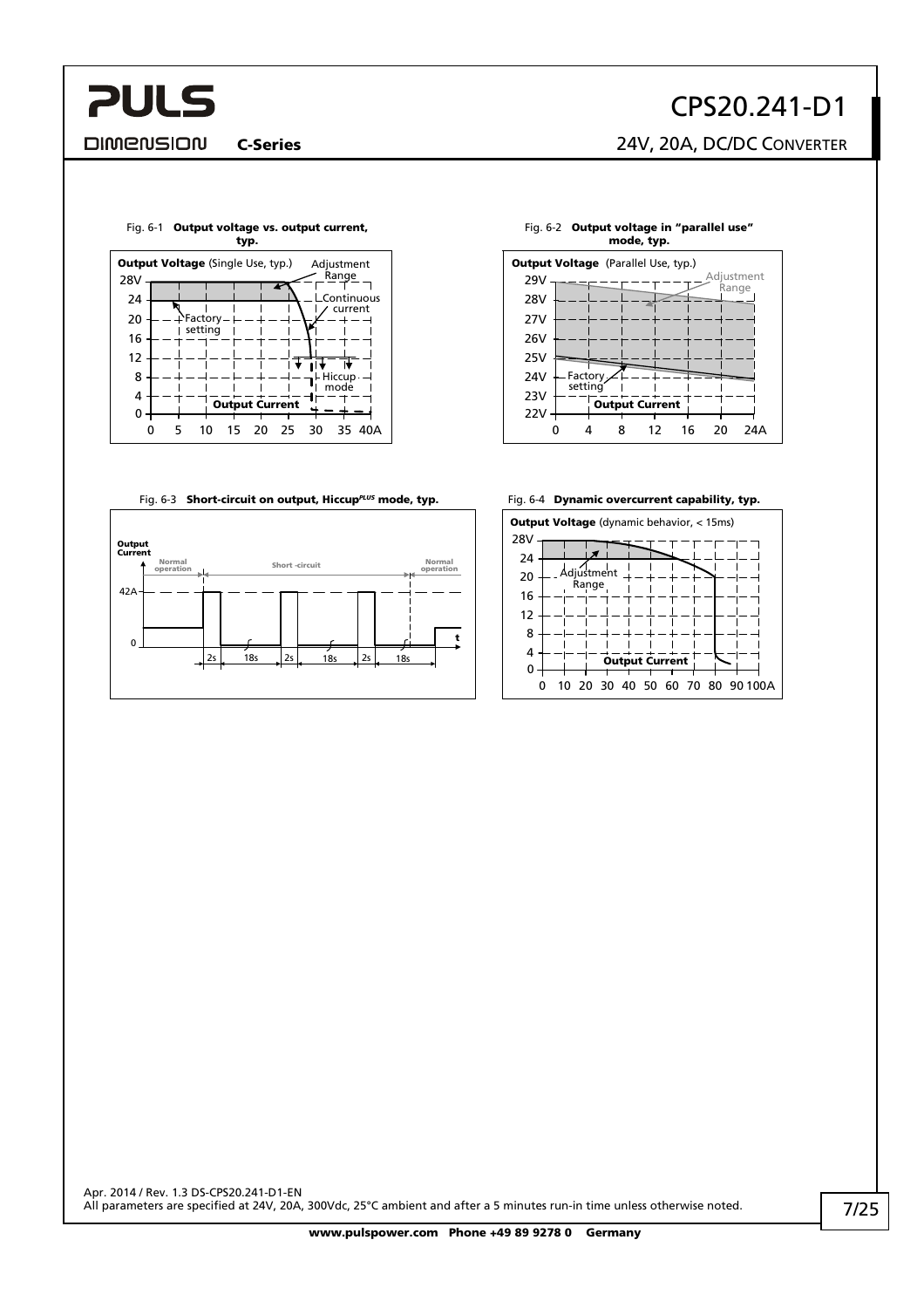<span id="page-7-0"></span>**PULS DIMENSION** 

C-Series 24V, 20A, DC/DC CONVERTER

## 7. HOLD-UP TIME

The internal capacitor, which supplies the energy for the hold-up time is isolated by a diode to the input voltage. A short on the input line does not discharge the internal hold-up capacitor.

|              |      | <b>DC 110V</b>   | <b>DC 300V</b>   |                           |
|--------------|------|------------------|------------------|---------------------------|
| Hold-up Time | typ. | 65 <sub>ms</sub> | 65 <sub>ms</sub> | at 24V, 10A, see Fig. 7-1 |
|              | min. | 54 <sub>ms</sub> | 54 <sub>ms</sub> | at 24V, 10A, see Fig. 7-1 |
|              | typ. | 26 <sub>ms</sub> | 26 <sub>ms</sub> | at 24V, 20A, see Fig. 7-1 |
|              | min. | 21 <sub>ms</sub> | 21 <sub>ms</sub> | at 24V, 20A, see Fig. 7-1 |

<span id="page-7-1"></span>



# <span id="page-7-2"></span>8. DC-OK RELAY CONTACT

This feature monitors the output voltage, which is produced by the DC/DC converter itself. It is independent of a backfed voltage from a unit connected in parallel to the DC/DC converter output.

| Contact closes    | As soon as the output voltage reaches 90% of the adjusted output voltage level.                                                                                                        |  |  |  |  |
|-------------------|----------------------------------------------------------------------------------------------------------------------------------------------------------------------------------------|--|--|--|--|
| Contact opens     | As soon as the output voltage dips more than 10% below the adjusted output voltage.<br>Short dips will be extended to a signal length of 100ms. Dips shorter than 1ms will be ignored. |  |  |  |  |
| Contact ratings   | 60Vdc 0.3A, 30Vdc 1A, 30Vac 0.5A<br>resistive load<br>max.<br>min. permissible load<br>1mA at 5Vdc<br>min.                                                                             |  |  |  |  |
| Isolation voltage | See dielectric strength table in section 18.                                                                                                                                           |  |  |  |  |



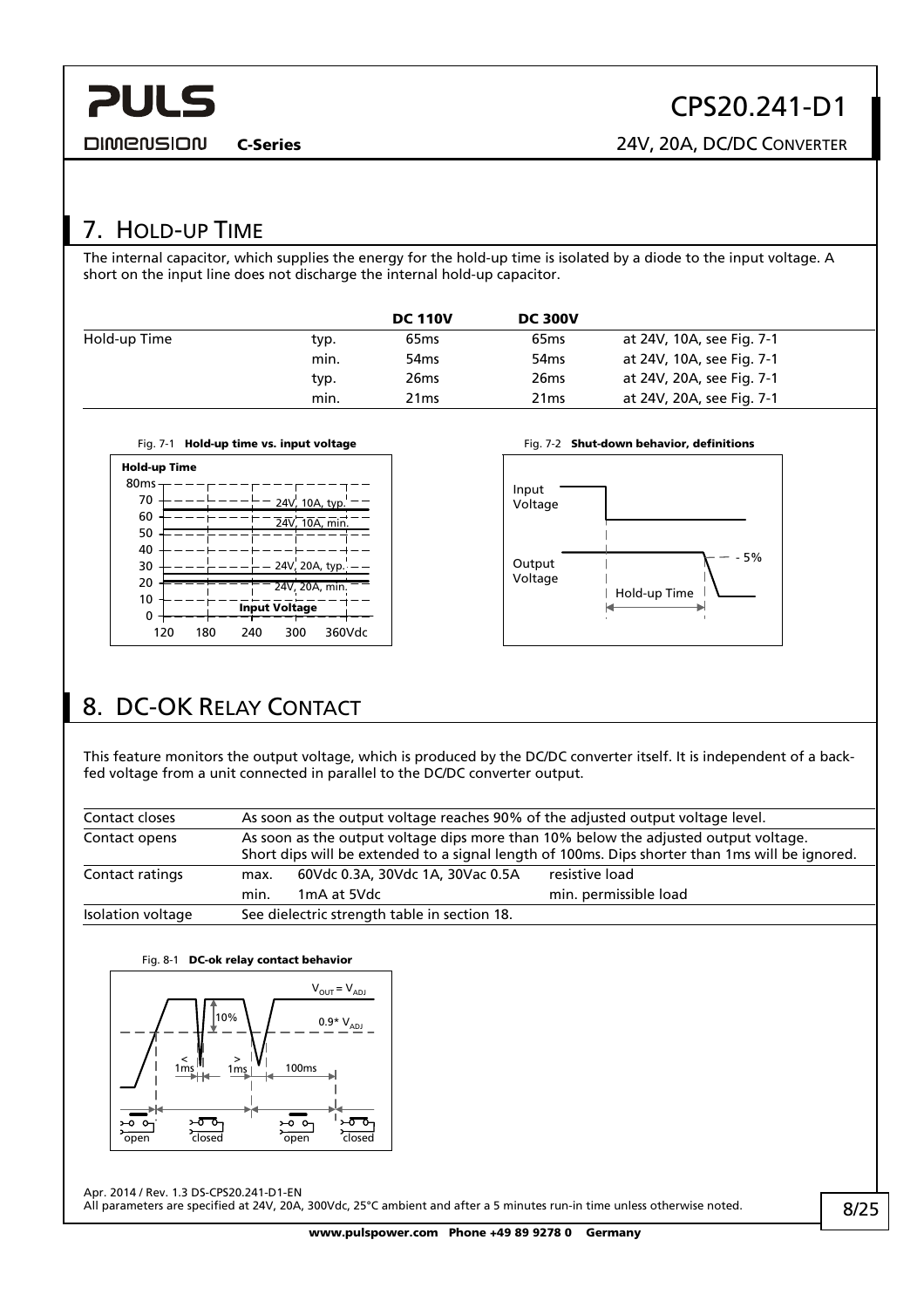<span id="page-8-0"></span>**DIMENSION** 

# CPS20.241-D1

C-Series 24V, 20A, DC/DC CONVERTER

## 9. EFFICIENCY AND POWER LOSSES

|                      |      | <b>DC 110V</b> | <b>DC 300V</b> |                                                  |
|----------------------|------|----------------|----------------|--------------------------------------------------|
| Efficiency           | typ. | 93.1%          | 94.6%          | at 24V, 20A                                      |
|                      | typ. | 93.0%          | 94.4%          | at 24V, 24A (Power Boost)                        |
| Average efficiency*) | typ. | 91.8%          | 93.4%          | 25% at 5A, 25% at 10A,<br>25% at 15A, 25% at 20A |
| Power losses         | typ. | 7.6W           | 2.7W           | at 24V, 0A                                       |
|                      | typ. | 18.6W          | 15.8W          | at 24V, 10A                                      |
|                      | typ. | 35.6W          | 27.4W          | at 24V, 20A                                      |
|                      | typ. | 42.9W          | 34.2W          | at 24V, 24A (Power Boost)                        |

\*) The average efficiency is an assumption for a typical application where the DC/DC converter is loaded with 25% of the nominal load for 25% of the time, 50% of the nominal load for another 25% of the time, 75% of the nominal load for another 25% of the time and with 100% of the nominal load for the rest of the time.









Fig. 9-2 Losses vs. output current at 24V, typ.



Fig. 9-4 Losses vs. input voltage at 24V, 20A,

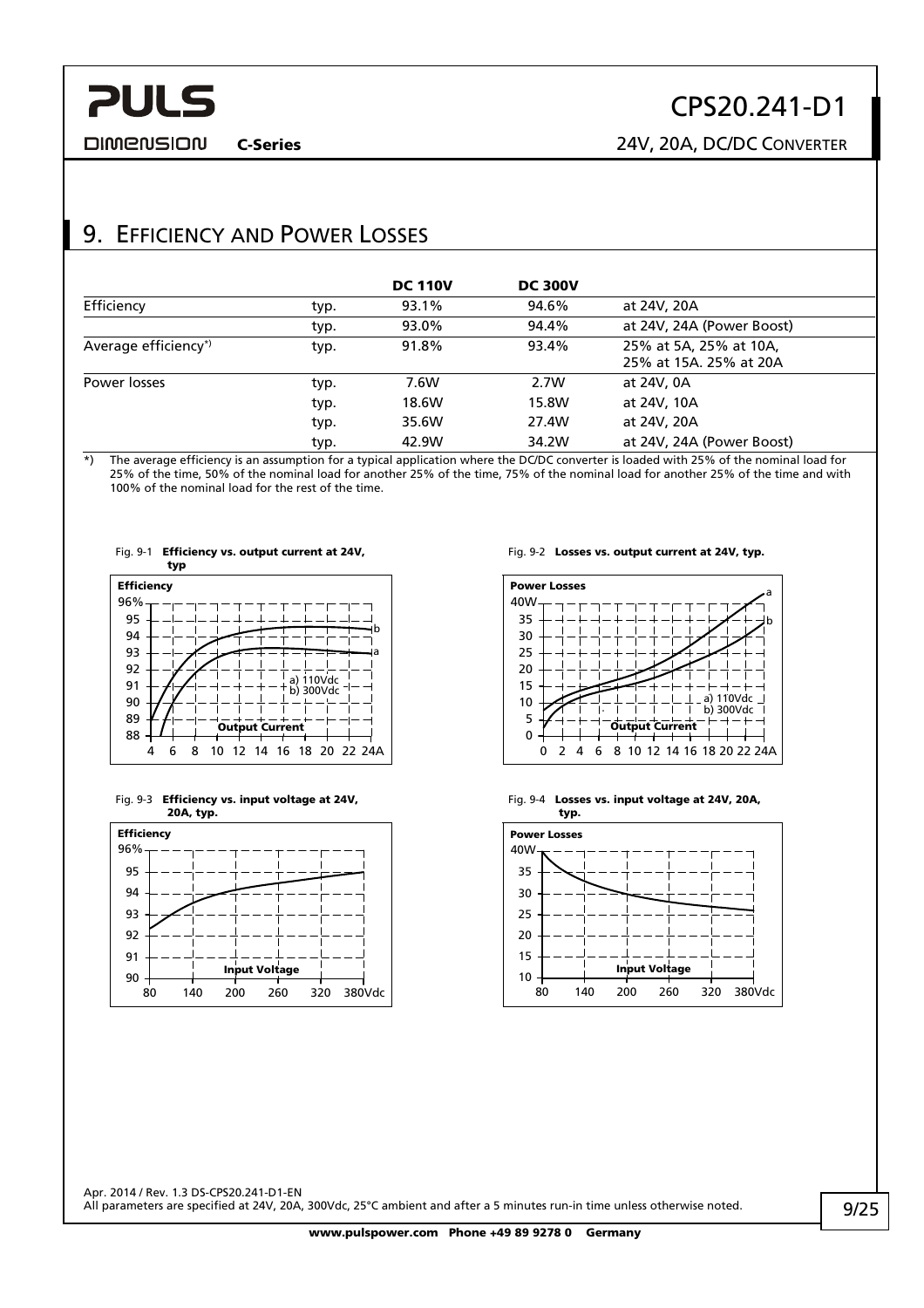#### <span id="page-9-0"></span>**DIMENSION**

# CPS20.241-D1

C-Series 24V, 20A, DC/DC CONVERTER

## 10. LIFETIME EXPECTANCY AND MTBF

|                                        | <b>DC 110V</b>         | <b>DC 300V</b> |                                                       |
|----------------------------------------|------------------------|----------------|-------------------------------------------------------|
| Lifetime expectancy*)                  | $169000h^*$            | $194000h^*$    | at 24V, 10A and 40 $^{\circ}$ C                       |
|                                        | 478 000h*)             | 549 000h*)     | at 24V, 10A and 25 $\degree$ C                        |
|                                        | 81 000h                | 98 000h        | at 24V, 20A and 40 $^{\circ}$ C                       |
|                                        | 228 000h <sup>*</sup>  | $279000h^*$    | at 24V, 20A and 25 $\degree$ C                        |
|                                        | 48 000h                | 56 000h        | at 24V, 24A and 40 $^{\circ}$ C                       |
|                                        | 136 000h <sup>*)</sup> | $158000h^*$    | at 24V, 24A and 25 $\degree$ C                        |
| MTBF <sup>**</sup> SN 29500, IEC 61709 | 468 000h               | 537 000h       | at 24V, 20A and 40 $\degree$ C                        |
|                                        | 770 000h               | 882 000h       | at 24V, 20A and 25 $\degree$ C                        |
| MTBF**) MIL HDBK 217F                  | 254 000h               | 290 000h       | at 24V, 20A and 40°C;<br>Ground Benign GB40           |
|                                        | 355 000h               | 395 000h       | at 24V, 20A and 25°C;<br>Ground Benign GB25           |
|                                        | 56 000h                | 64 000h        | at 24V, 20A and 40 $^{\circ}$ C;<br>Ground Fixed GF40 |
|                                        | 75 000h                | 86 000h        | at 24V, 20A and 25 $^{\circ}$ C;<br>Ground Fixed GF25 |

\*) The Lifetime expectancy shown in the table indicates the minimum operating hours (service life) and is determined by the lifetime expectancy of the built-in electrolytic capacitors. Lifetime expectancy is specified in operational hours and is calculated according to the capacitor's manufacturer specification. The manufacturer of the electrolytic capacitors only guarantees a maximum life of up to 15 years (131 400h). Any number exceeding this value is a calculated theoretical lifetime which can be used to compare devices.

\*\*) MTBF stands for Mean Time Between Failure, which is calculated according to statistical device failures, and indicates reliability of a device. It is the statistical representation of the likelihood of a unit to fail and does not necessarily represent the life of a product. The MTBF figure is a statistical representation of the likelihood of a device to fail. A MTBF figure of e.g. 1 000 000h means that statistically one unit will fail every 100 hours if 10 000 units are installed in the field. However, it can not be determined if the failed unit has been running for 50 000h or only for 100h.

## 11. FUNCTIONAL DIAGRAM

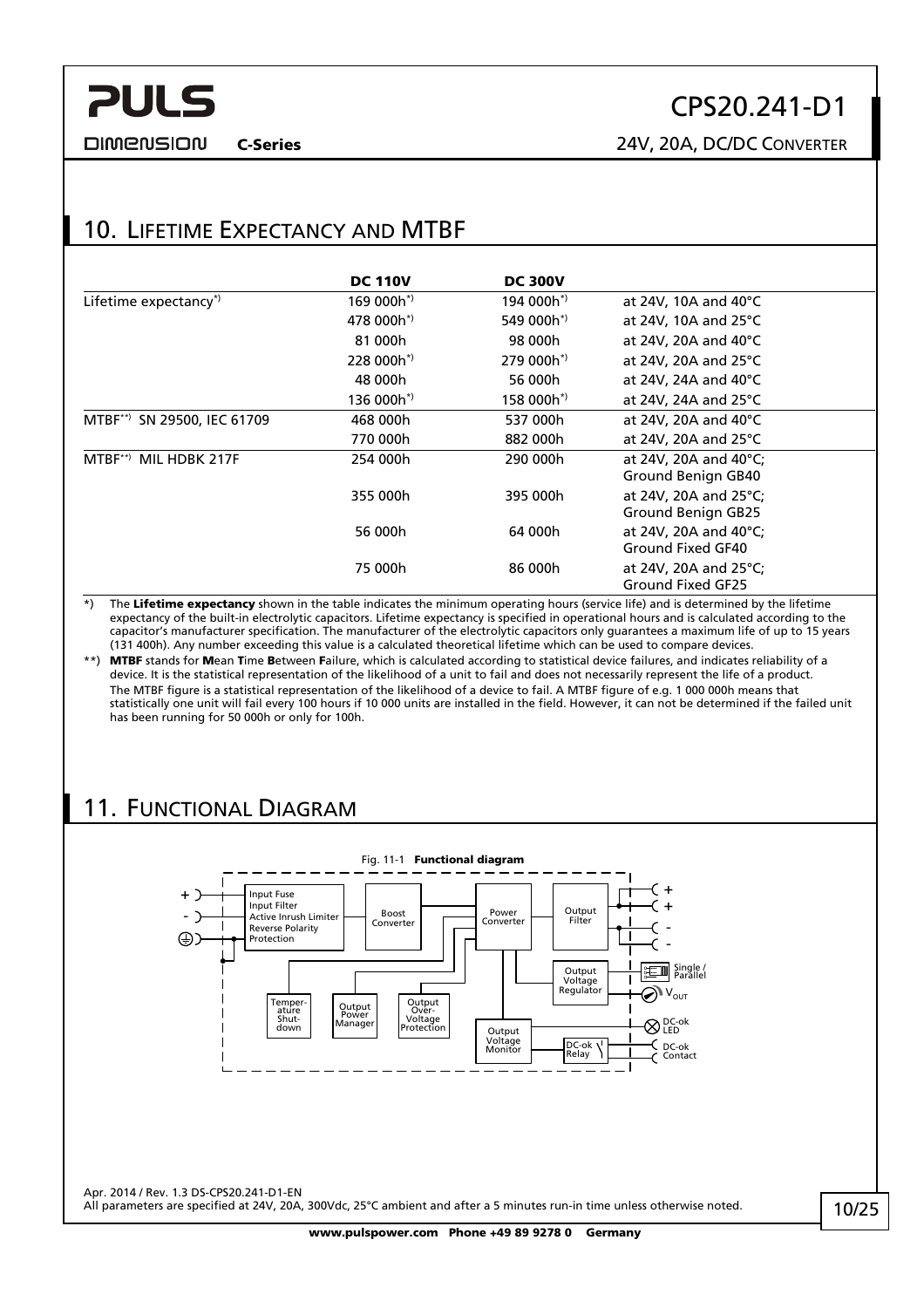C-Series 24V, 20A, DC/DC CONVERTER

## <span id="page-10-0"></span>12. TERMINALS AND WIRING

The terminals are IP20 Finger safe constructed and suitable for field- and factory wiring.

|                               | Input and output                                                       | <b>DC-OK-Signal</b>          |
|-------------------------------|------------------------------------------------------------------------|------------------------------|
| Type                          | screw terminals                                                        | spring-clamp terminals       |
| Solid wire                    | $0.5 - 6$ mm <sup>2</sup>                                              | $0.15 - 1.5$ mm <sup>2</sup> |
| Stranded wire                 | $0.5 - 4$ mm <sup>2</sup>                                              | $0.15 - 1.5$ mm <sup>2</sup> |
| <b>American Wire Gauge</b>    | AWG20-10                                                               | AWG26-14                     |
| Max. wire diameter            | 2.8mm (including ferrules)                                             | 1.5mm (including ferrules)   |
| Wire stripping length         | 7mm / 0.28inch                                                         | 7mm / 0.28inch               |
| Screwdriver                   | 3.5mm slotted or cross-head No 2<br>3.5mm slotted (to open the spring) |                              |
| Recommended tightening torque | 1Nm, 9lb.in                                                            | not applicable               |

#### Instructions:

- a) Use appropriate copper cables that are designed for minimum operating temperatures of: 60°C for ambient up to 45°C and
	- 75°C for ambient up to 60°C minimum
	- 90°C for ambient up to 70°C minimum.
- b) Follow national installation codes and installation regulations!
- c) Ensure that all strands of a stranded wire enter the terminal connection!
- d) Do not use the unit without PE connection.
- e) Unused terminal compartments should be securely tightened.
- f) Ferrules are allowed.

#### Daisy chaining:

Daisy chaining (jumping from one DC/DC converter output to the next) is allowed as long as the average output current through one terminal pin does not exceed 25A. If the current is higher, use a separate distribution terminal block as shown in [Fig. 12-2.](#page-10-1)

<span id="page-10-1"></span>



#### Fig. 12-1 Daisy chaining of outputs Fig. 12-2 Using distribution terminals

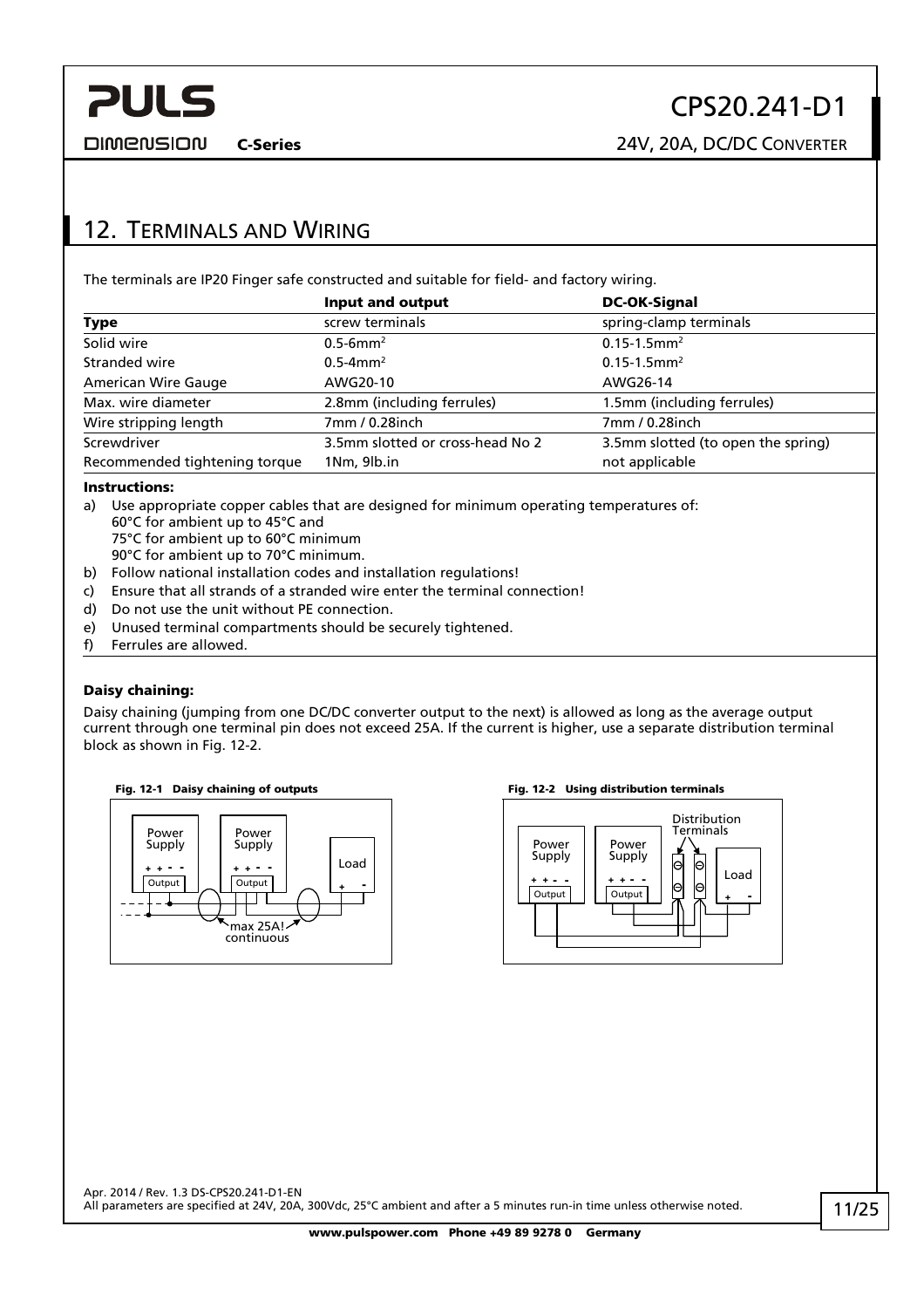<span id="page-11-0"></span>**DIMENSION** 

CPS20.241-D1

C-Series 24V, 20A, DC/DC CONVERTER

# 13. FRONT SIDE AND USER ELEMENTS

Fig. 13-1 Front side



approx. 4% higher than at nominal load. See also chapter [22.5.](#page-21-1) A missing

jumper is equal to a "Single Use" mode.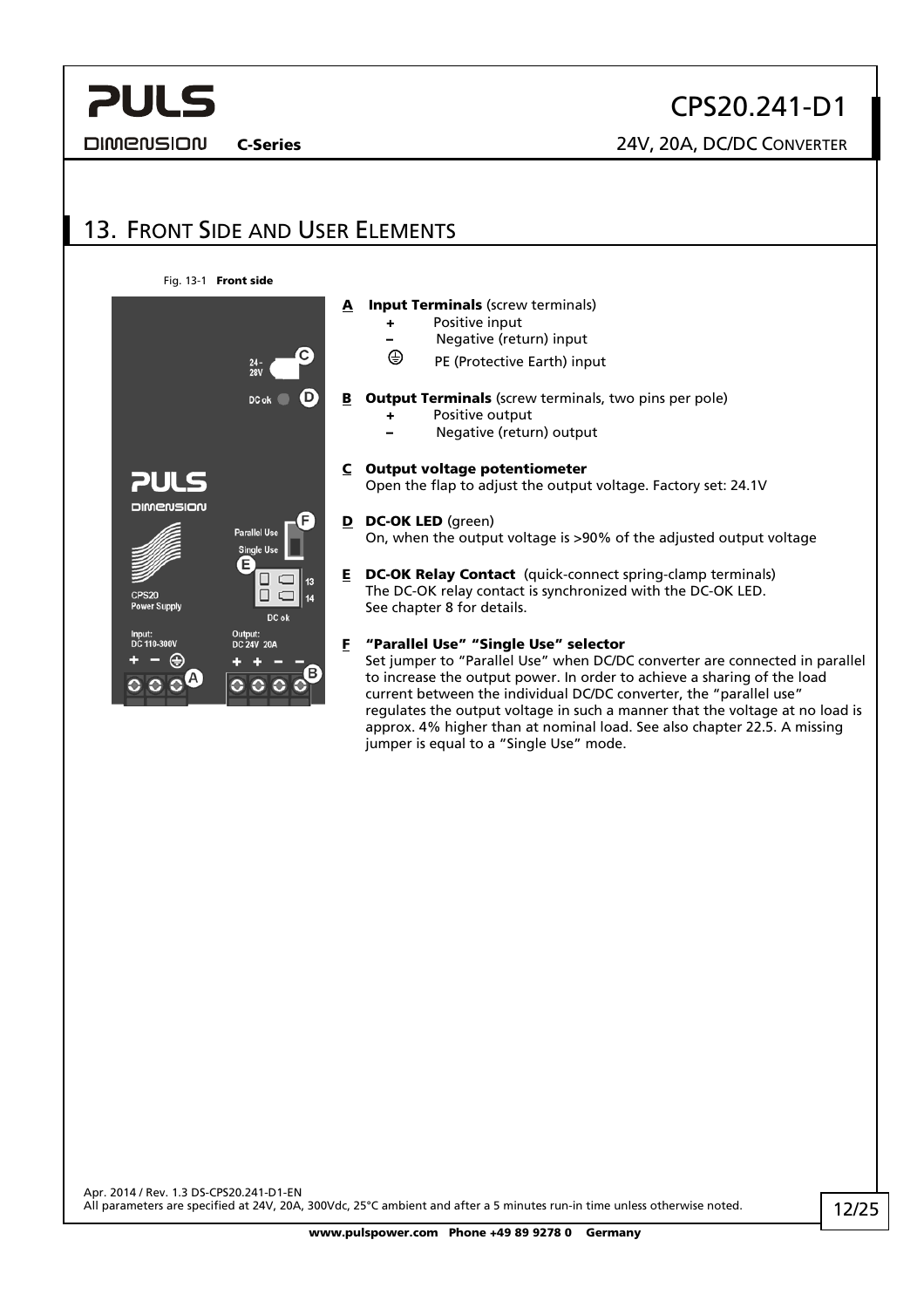<span id="page-12-0"></span>**DIMENSION** 

C-Series 24V, 20A, DC/DC CONVERTER

## 14. EMC

The DC/DC converter is suitable for applications in industrial environment as well as in residential, commercial and light industry environment without any restrictions. A detailed EMC report is available on request.

| <b>EMC Immunity</b>      | According generic standards: EN 61000-6-1 and EN 61000-6-2 |                                                              |                   |                                           |
|--------------------------|------------------------------------------------------------|--------------------------------------------------------------|-------------------|-------------------------------------------|
| Electrostatic discharge  | EN 61000-4-2                                               | contact discharge<br>air discharge                           | 8kV<br>15kV       | <b>Criterion A</b><br><b>Criterion A</b>  |
| Electromagnetic RF field | EN 61000-4-3                                               | 80MHz-2.7GHz                                                 | 20V/m             | Criterion A                               |
| Fast transients (Burst)  | EN 61000-4-4                                               | input lines<br>output lines<br>DC-OK signal (coupling clamp) | 4kV<br>2kV<br>2kV | Criterion A<br>Criterion A<br>Criterion A |
| Surge voltage on input   | EN 61000-4-5                                               | $+ \rightarrow -$<br>$+$ $\rightarrow$ PE, $ \rightarrow$ PE | 2kV<br>4kV        | Criterion A<br><b>Criterion A</b>         |
| Surge voltage on output  | EN 61000-4-5                                               | $+ \rightarrow -$<br>$+/ \rightarrow$ PE                     | 1kV<br>2kV        | Criterion A<br><b>Criterion A</b>         |
| Surge voltage on DC-OK   | EN 61000-4-5                                               | DC-OK signal $\rightarrow$ PE                                | 1kV               | Criterion A                               |
| Conducted disturbance    | EN 61000-4-6                                               | 0.15-80MHz                                                   | 20 <sub>V</sub>   | <b>Criterion A</b>                        |

#### Criterions:

A: DC/DC converter shows normal operation behavior within the defined limits.

C: Temporary loss of function is possible. DC/DC converter may shut-down and restarts by itself. No damage or hazards for the DC/DC converter will occur.

| <b>EMC Emission</b>                          | According generic standards: EN 61000-6-3 and EN 61000-6-4                                                                                                                                                                       |                                                              |  |
|----------------------------------------------|----------------------------------------------------------------------------------------------------------------------------------------------------------------------------------------------------------------------------------|--------------------------------------------------------------|--|
| Conducted emission<br>input lines            | CISPR 16-1-2, CISPR 16-2-1                                                                                                                                                                                                       | limits for DC power port<br>according EN 61000-6-3 fulfilled |  |
| Conducted emission<br>output lines*)         | CISPR 16-1-2, CISPR 16-2-1                                                                                                                                                                                                       | limits for DC power port<br>according EN 61000-6-3 fulfilled |  |
| Radiated emission                            | EN 55011, EN 55022                                                                                                                                                                                                               | Class B                                                      |  |
| This device complies with FCC Part 15 rules. |                                                                                                                                                                                                                                  |                                                              |  |
|                                              | Operation is subjected to following two conditions: (1) this device may not cause harmful interference, and (2) this<br>device must accept any interference received, including interference that may cause undesired operation. |                                                              |  |

\*) for information only, not mandatory for EN 61000-6-3

| <b>Switching Frequencies</b> | The DC/DC converter has two converters with two different switching frequencies<br>included. |                                                         |  |
|------------------------------|----------------------------------------------------------------------------------------------|---------------------------------------------------------|--|
| Switching frequency 1        | 70kHz to 130kHz                                                                              | PFC converter, input voltage and output power dependent |  |
| Switching frequency 2        | 80kHz to 140kHz                                                                              | Main converter, output power dependent                  |  |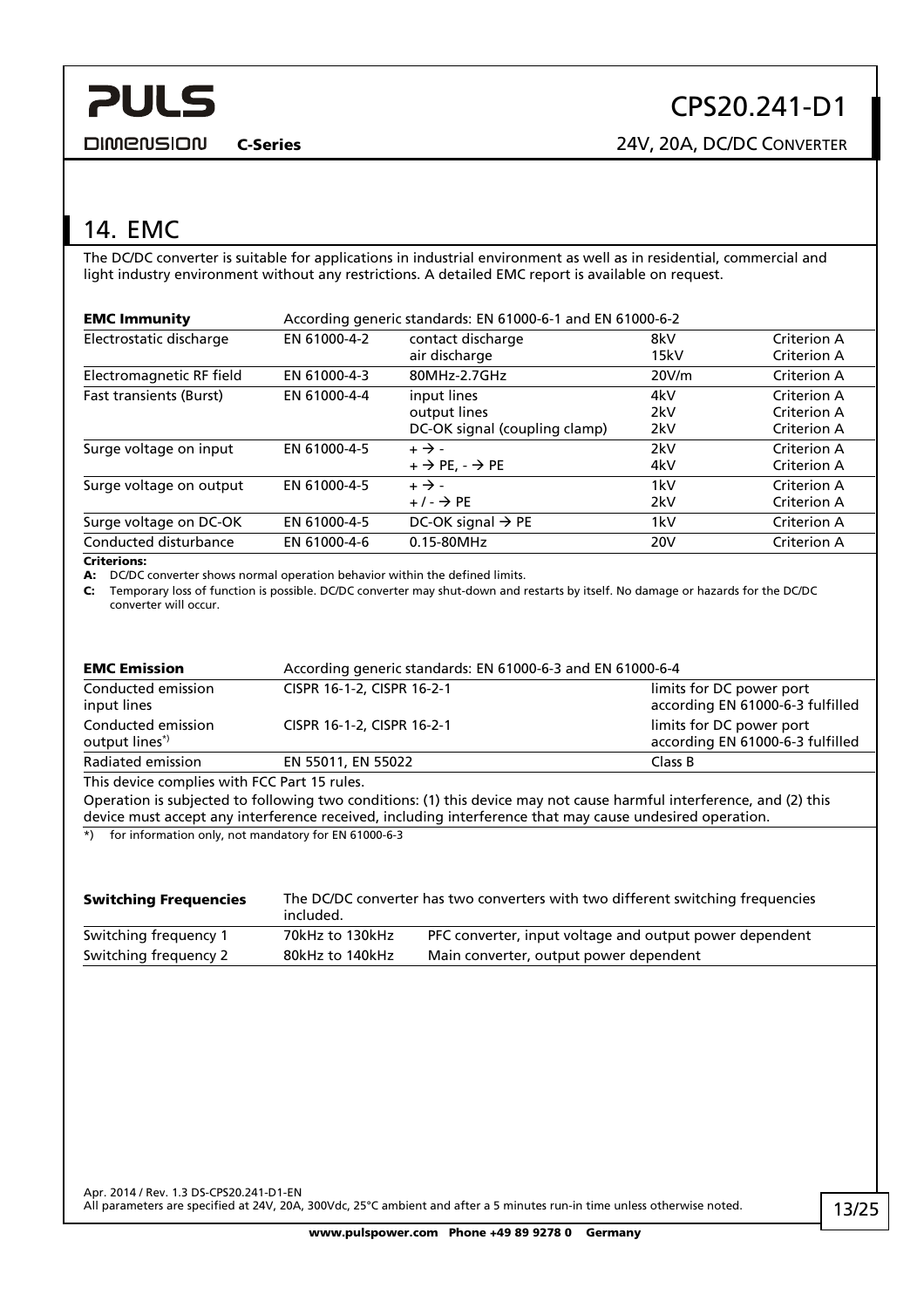<span id="page-13-0"></span>**DIMENSION** 

# CPS20.241-D1

C-Series 24V, 20A, DC/DC CONVERTER

## 15. ENVIRONMENT

| Operational temperature <sup>*</sup> | -25°C to +70°C (-13°F to 158°F)                                                       | reduce output power according Fig. 15-1                                                      |  |
|--------------------------------------|---------------------------------------------------------------------------------------|----------------------------------------------------------------------------------------------|--|
| Storage temperature                  | -40 to $+85^{\circ}$ C (-40°F to 185°F)                                               | for storage and transportation                                                               |  |
| Output de-rating                     | $6.4W$ <sup>o</sup> C                                                                 | 45°C to 60°C (113°F to 140°F)                                                                |  |
|                                      | 12W/°C                                                                                | 60°C to 70°C (140°F to 158°F)                                                                |  |
| Humidity **)                         | 5 to 95% r.h.                                                                         | IEC 60068-2-30                                                                               |  |
| Vibration sinusoidal                 | 2-17.8Hz: ±1.6mm; 17.8-500Hz: 2g***)<br>2 hours / axis                                | IEC 60068-2-6                                                                                |  |
| Shock                                | 30g 6ms, 20g 11ms***)                                                                 | IEC 60068-2-27                                                                               |  |
|                                      | 3 bumps / direction, 18 bumps in total                                                |                                                                                              |  |
| Altitude                             | 0 to 2000m (0 to 6 560ft)                                                             | without any restrictions                                                                     |  |
|                                      | 2000 to 6000m (6 560 to 20 000ft)                                                     | reduce output power or ambient temperature,<br>see Fig. 15-2                                 |  |
|                                      |                                                                                       | IEC 62103, EN 50178, overvoltage category II                                                 |  |
| Altitude de-rating                   | 30W/1000m or 5°C/1000m                                                                | > 2000m (6500ft), see Fig. 15-2                                                              |  |
| Over-voltage category                | Ш                                                                                     | IEC 62103, EN 50178, altitudes up to 2000m                                                   |  |
|                                      | Ш                                                                                     | altitudes from 2000m to 6000m                                                                |  |
| Degree of pollution                  | 2                                                                                     | IEC 62103, EN 50178, not conductive                                                          |  |
| LABS compatibility                   | use in paint shops.                                                                   | The unit does not release any silicone or other LABS-critical substances and is suitable for |  |
| Audible noise                        | At load currents below 2A some audible noise will be emitted from the DC/DC converter |                                                                                              |  |
| $\sim$ $\sim$ $\sim$                 |                                                                                       |                                                                                              |  |

\*) Operational temperature is the same as the ambient temperature and is defined as the air temperature 2cm below the unit.

\*\*) Do not energize while condensation is present

\*\*\*) Tested in combination with DIN-Rails according to EN 60715 with a height of 15mm and a thickness of 1.3mm and standard orientation. Higher levels allowed when using the wall mounting bracket ZM2.WALL

<span id="page-13-1"></span>

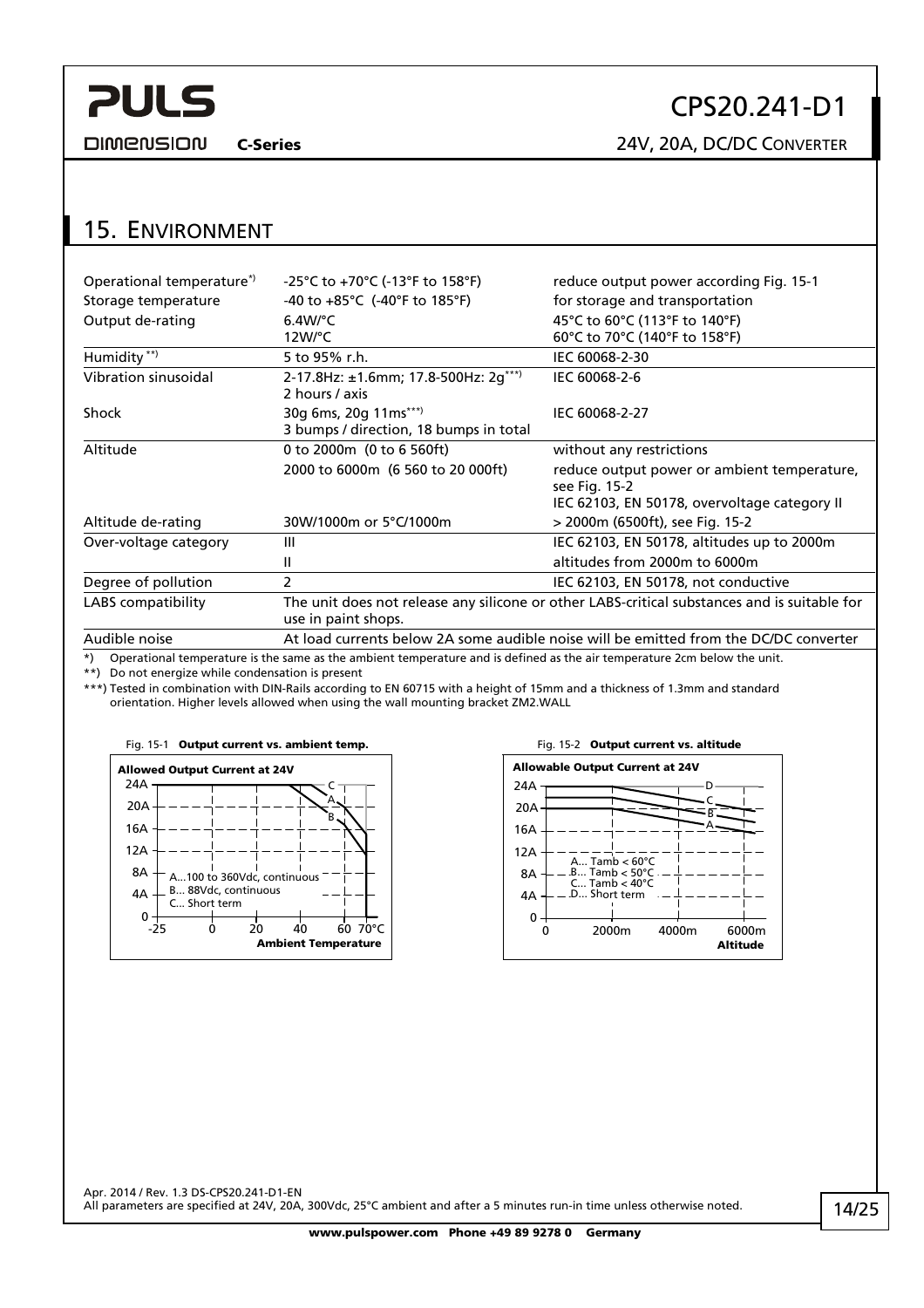<span id="page-14-0"></span>

# CPS20.241-D1

C-Series 24V, 20A, DC/DC CONVERTER

## 16. PROTECTION FEATURES

| Output protection                                                 |                            | Electronically protected against overload, no-load and short-circuits*)                                                                                                     |
|-------------------------------------------------------------------|----------------------------|-----------------------------------------------------------------------------------------------------------------------------------------------------------------------------|
| Output over-voltage protection                                    | typ. 30.5Vdc<br>max. 32Vdc | In case of an internal DC/DC converter defect, a<br>redundant circuit limits the maximum output voltage.<br>The output shuts down and automatically attempts to<br>restart. |
| Degree of protection                                              | <b>IP 20</b>               | <b>EN/IEC 60529</b><br>Caution: For use in a controlled environment according<br>to CSA 22.2 No 107.1-01.                                                                   |
| Penetration protection                                            | $>5$ mm                    | e.g. screws, small parts                                                                                                                                                    |
| Over-temperature protection                                       | yes                        | Output shut-down with automatic restart                                                                                                                                     |
| Input transient protection                                        | MOV (Metal Oxide Varistor) |                                                                                                                                                                             |
| Internal input fuse                                               | DC suitable fuse included  | not user replaceable                                                                                                                                                        |
| Reverse input polarity protection yes                             |                            | unit does not start, no signalling                                                                                                                                          |
| In case of a protection event, audible noise may occur.<br>$^{*}$ |                            |                                                                                                                                                                             |

## 17. SAFETY FEATURES

| Input / output separation <sup>*</sup> | <b>SELV</b><br><b>PELV</b>                                                                                                                                                                                                                          | <b>IEC/EN 60950-1</b><br>IEC/EN 60204-1, EN 50178, IEC 62103, IEC 60364-4-41 |
|----------------------------------------|-----------------------------------------------------------------------------------------------------------------------------------------------------------------------------------------------------------------------------------------------------|------------------------------------------------------------------------------|
|                                        | double or reinforced insulation                                                                                                                                                                                                                     |                                                                              |
| Class of protection                    |                                                                                                                                                                                                                                                     | PE (Protective Earth) connection required                                    |
| Isolation resistance                   | > 5MOhm                                                                                                                                                                                                                                             | input to output, 500Vdc                                                      |
| PE resistance                          | $< 0.10$ hm                                                                                                                                                                                                                                         |                                                                              |
| Touch current (leakage current)        | The leakage current which is produced by the DC/DC converter itself depends on the<br>input voltage ripple and need to be investigated in the final application.<br>For a smooth DC input voltage, the produced leakage current is less than 100µA. |                                                                              |

\*) double or reinforced insulation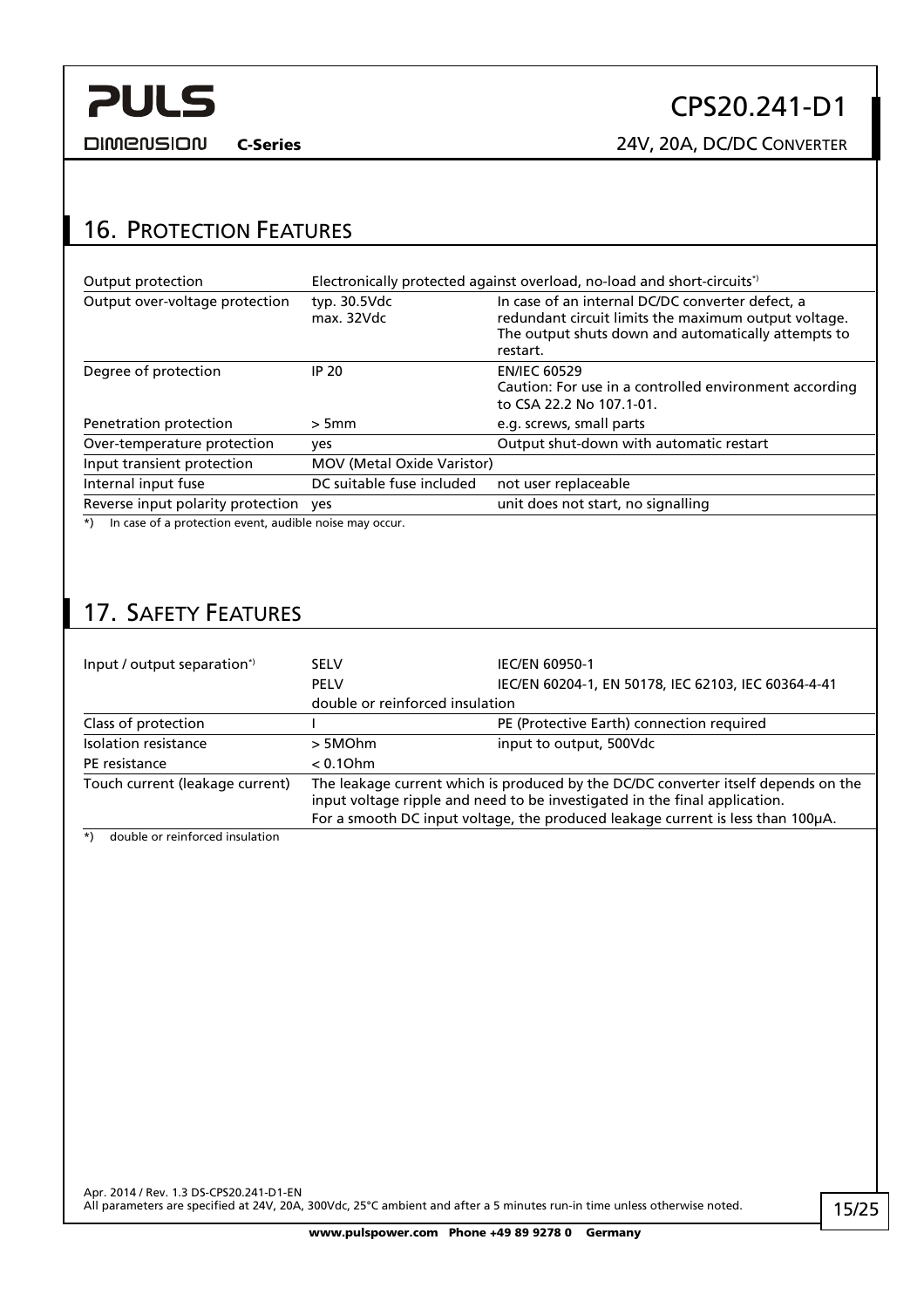<span id="page-15-0"></span>C-Series 24V, 20A, DC/DC CONVERTER **DIMENSION** 

## <span id="page-15-1"></span>18. DIELECTRIC STRENGTH

The output voltage is floating and has no ohmic connection to the ground. Type and factory tests are conducted by the manufacturer. Field tests may be conducted in the field using the appropriate test equipment which applies the voltage with a slow ramp (2s up and 2s down). Connect all input-terminals together as well as all output poles before conducting the test. When testing, set the cut-off current settings to the value in the table below.



|                         |     | А       | в       |         | D      |
|-------------------------|-----|---------|---------|---------|--------|
| Type test               | 60s | 2500Vac | 3000Vac | 1000Vac | 500Vac |
| Factory test            | 5s  | 2500Vac | 2500Vac | 500Vac  | 500Vac |
| Field test              | 5s  | 2000Vac | 2000Vac | 500Vac  | 500Vac |
| Cut-off current setting |     | >15mA   | >15mA   | >20mA   | >1mA   |

CPS20.241-D1

To fulfil the PELV requirements according to EN60204-1 § 6.4.1, we recommend that either the + pole, the – pole or any other part of the output circuit shall be connected to the protective earth system. This helps to avoid situations in which a load starts unexpectedly or can not be switched off when unnoticed earth faults occur.

B\*) When testing input to DC-OK ensure that the max. voltage between DC-OK and the output is not exceeded (column D). We recommend connecting DC-OK pins and the output pins together when performing the test.

### 19. APPROVALS

| <b>EC Declaration of Conformity</b>       | CE                               | The CE mark indicates conformance with the<br>- EMC directive 2004/108/EC.<br>- Low-voltage directive (LVD) 2006/95/EC,<br>- RoHS directive 2011/65/EU and the<br>- ATEX directive 94/9/EC (for use in explosive atmospheres). |
|-------------------------------------------|----------------------------------|--------------------------------------------------------------------------------------------------------------------------------------------------------------------------------------------------------------------------------|
| IEC 60950-1<br>2 <sup>nd</sup> Edition    | <b>IECEE</b><br><b>CB SCHEME</b> | CB Scheme,<br>Information Technology Equipment                                                                                                                                                                                 |
| <b>UL 508</b>                             | <b>US LISTED</b><br>IND CONT FO  | Listed for use as Industrial Control Equipment;<br>U.S.A. (UL 508) and Canada (C22.2 No. 107-1-01);<br>E-File: E198865                                                                                                         |
| UL 60950-1<br>2 <sup>nd</sup> Edition     | $\mathbf{c}$ $\mathbf{M}$ is     | Recognized for use as Information Technology Equipment,<br>Level 5; U.S.A. (UL 60950-1) and Canada (C22.2 No. 60950-1);<br>E-File: E137006<br>Applicable for altitudes up to 2000m.                                            |
| ANSI / ISA 12.12.01-2007<br>Class I Div 2 |                                  | Recognized for use in Hazardous Location Class I Div 2 T3<br>Groups A, B, C, D systems; U.S.A. (ANSI / ISA 12.12.01-2007) and<br>Canada (C22.2 No. 213-M1987)                                                                  |
| EN 60079-0, EN 60079-15<br><b>ATEX</b>    | II 3G Ex nA nC II T3 Gc          | Approval for use in hazardous locations Zone 2 Category 3G.<br>Number of ATEX certificate: EPS 13 ATEX 1 555 X<br>The DC/DC converter must be built-in in an IP54 enclosure.                                                   |
| IEC 60079-0, IEC 60079-15                 | <b>IECEX</b>                     | Suitable for use in Class 1 Zone 2 Groups IIa, IIb and IIc<br>locations. Number of IECEx certificate: IECEx EPS 13,0016X                                                                                                       |
| <b>GOST R</b>                             |                                  | Certificate of Conformity for Russia and other GUS countries                                                                                                                                                                   |

Apr. 2014 / Rev. 1.3 DS-CPS20.241-D1-EN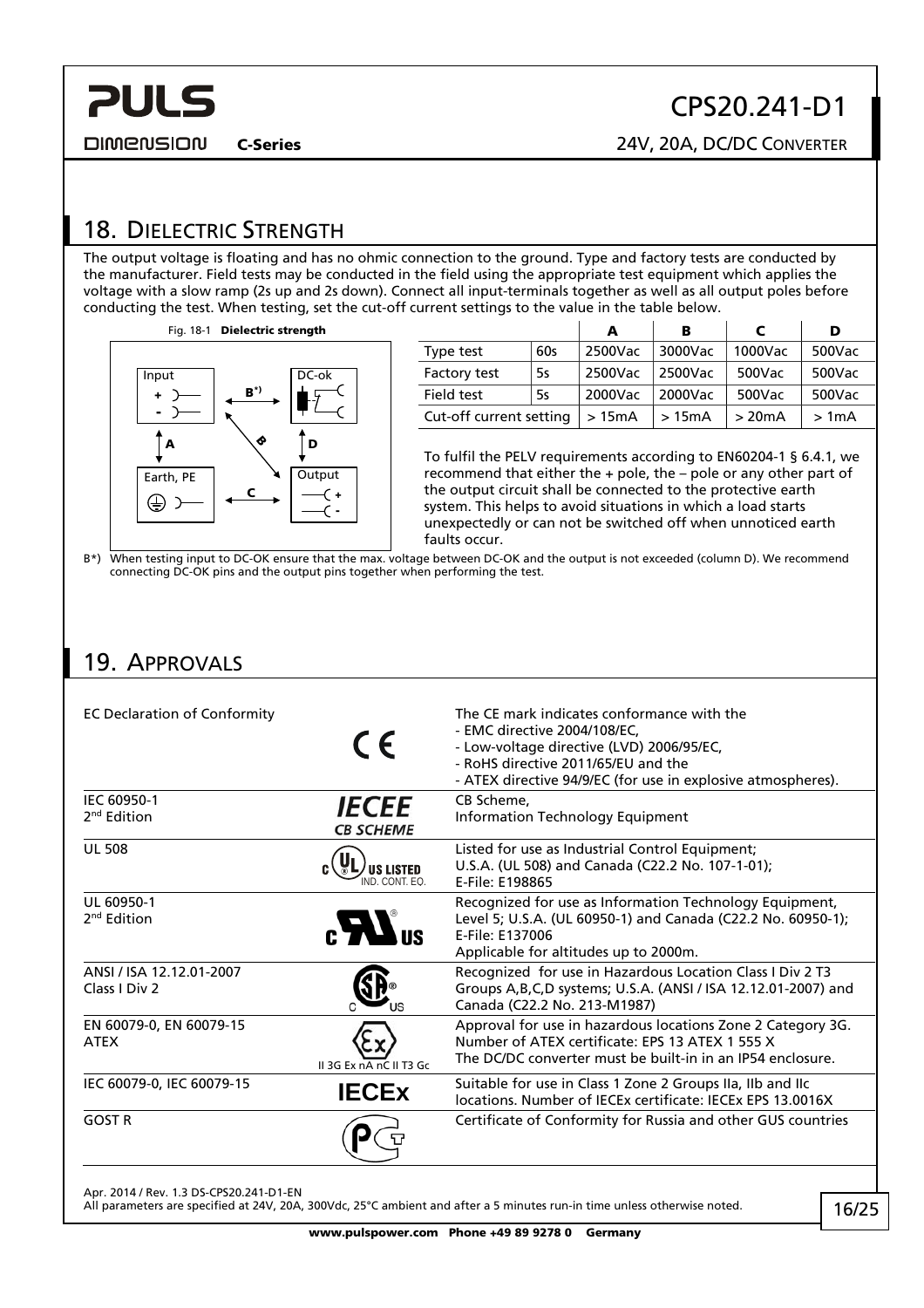<span id="page-16-0"></span>**DIMENSION** 

# CPS20.241-D1

C-Series 24V, 20A, DC/DC CONVERTER

## 20. PHYSICAL DIMENSIONS AND WEIGHT

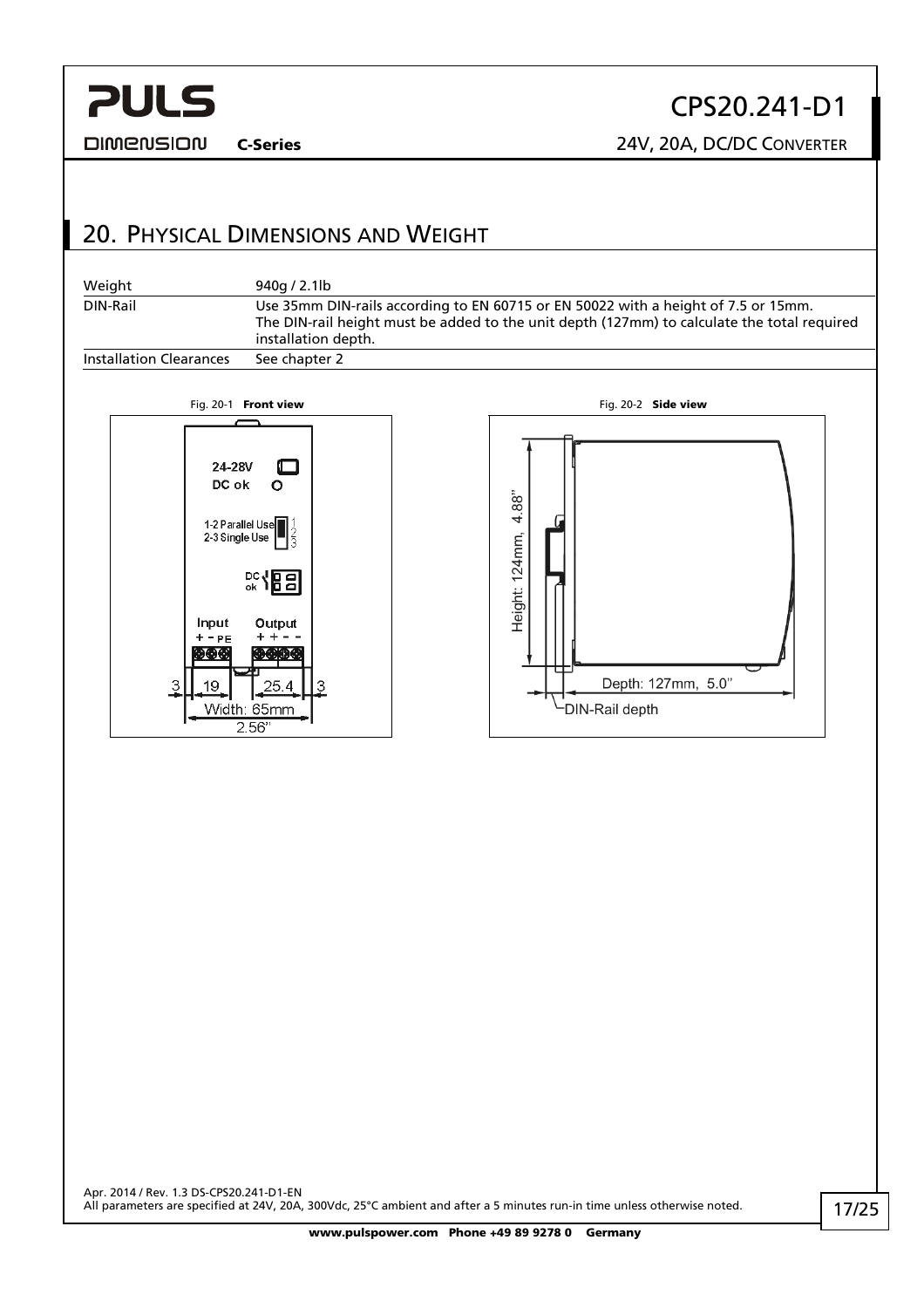<span id="page-17-0"></span>**DIMENSION** 

CPS20.241-D1

C-Series 24V, 20A, DC/DC CONVERTER

## 21. ACCESSORIES

### 21.1. ZM2.WALL - WALL MOUNTING BRACKET

This bracket is used to mount the DC/DC converter onto a flat surface without utilizing a DIN-Rail.





### 21.2. ZM13.SIDE - SIDE MOUNTING BRACKET

This bracket is used to mount DIMENSION units sideways with or without utilizing a DIN-Rail. The two aluminum brackets and the black plastic slider of the unit have to be detached, so that the steel brackets can be mounted. For sideway DIN-rail mounting, the removed aluminum brackets and the black plastic slider need to be mounted on the steel bracket.





Side mounting with DIN-rail brackets Side mounting without DIN-rail brackets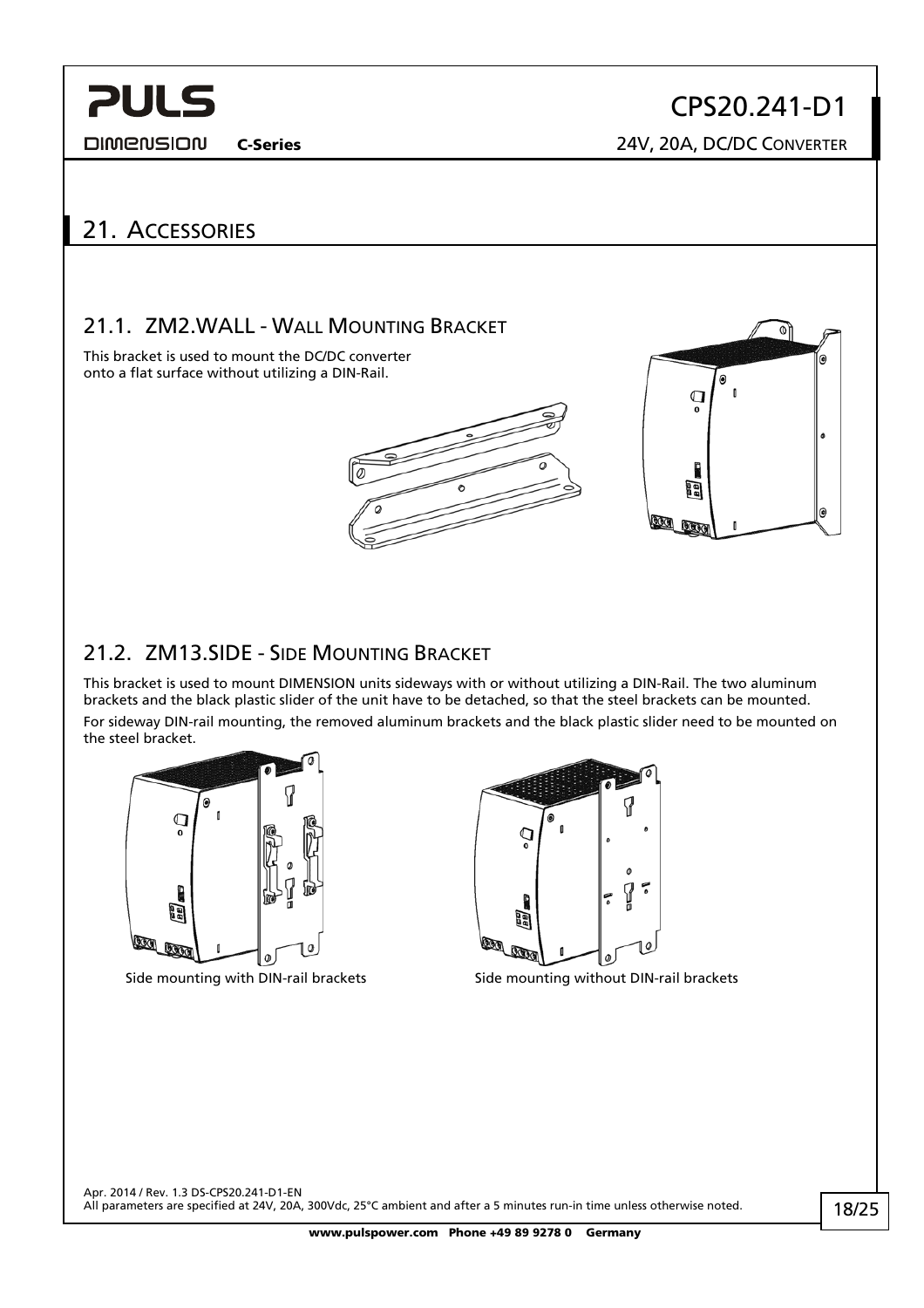<span id="page-18-0"></span>**DIMENSION** 

C-Series 24V, 20A, DC/DC CONVERTER

### <span id="page-18-1"></span>21.3. REDUNDANCY MODULES

#### YR40.242 – (2x 20A Inputs, 1x 40A output)



The YR40.242 is equipped with two input channels, which are individually decoupled by utilizing mosfet technology. Using mosfets instead of diodes reduces the heat generation and the voltage drop between input and output. The YR40.242 does not require an additional auxiliary voltage and is self-powered even in case of a short circuit across the output. Due to the low power losses, the unit is very slender and only requires 36mm width on the DIN-rail.

#### YR40.245 – (1x 40A input, 1x 40A output)



The YR40.245 is a 40A single channel redundancy module, which is equipped with a plug connector on the output. The plug connector allows replacing the power supply or the redundancy module while the system is running. The plug connector avoids that the output wires can touch and short the load circuit.

The YR40.245 is very slender and only requires 46mm width on the DIN-rail. It also utilizes mosfet technology instead of diodes for low heat generation and a minimal voltage drop between input and output. It does not require an additional auxiliary voltage and is selfpowered even in case of a short circuit across the output.

Fig. 21-1 Typical 1+1 Redundant configuration for 20A with a dual redundancy module



#### Fig. 21-2 Typical N+1 or 1+1 Redundant configuration for 20A with multiple YR40.245 redundancy modules

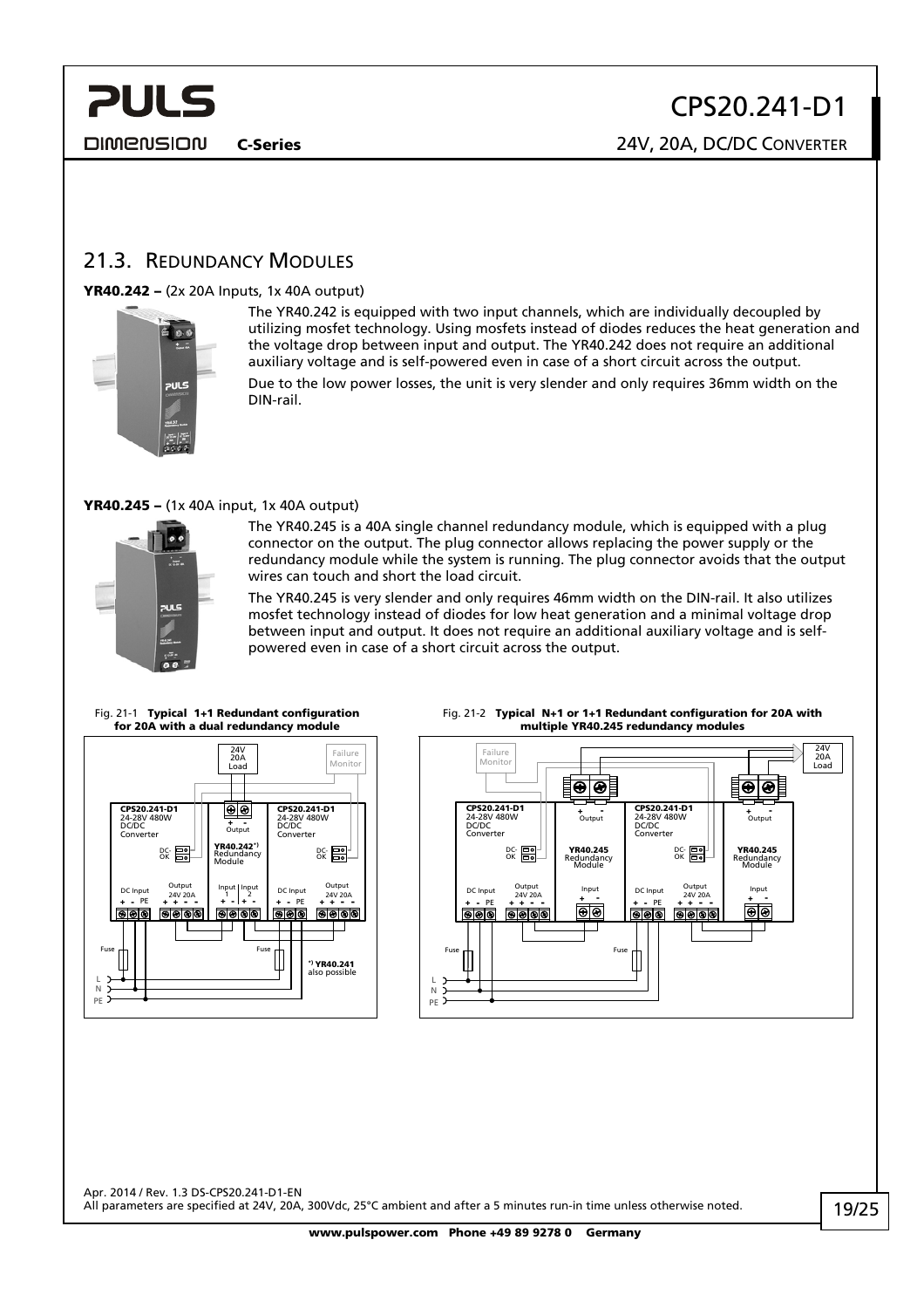<span id="page-19-0"></span>**DIMENSION** 

CPS20.241-D1

C-Series 24V, 20A, DC/DC CONVERTER

## 22. APPLICATION NOTES

### <span id="page-19-1"></span>22.1. PEAK CURRENT CAPABILITY

The DC/DC converter can deliver peak currents (up to several milliseconds) which are higher than the specified short term currents. This helps to start current demanding loads. Solenoids, contactors and pneumatic modules often have a steady state coil and a pick-up coil. The inrush current demand of the pick-up coil is several times higher than the steady-state current and usually exceeds the nominal output current (including the PowerBoost). The same situation applies when starting a capacitive load.

The peak current capability also ensures the safe operation of subsequent circuit breakers of load circuits. The load branches are often individually protected with circuit breakers or fuses. In case of a short or an overload in one branch circuit, the fuse or circuit breaker need a certain amount of over-current to open in a timely manner. This avoids voltage loss in adjacent circuits.

The extra current (peak current) is supplied by the power converter and the built-in large sized output capacitors of the DC/DC converter. The capacitors get discharged during such an event, which causes a voltage dip on the output. The following two examples show typical voltage dips:



Apr. 2014 / Rev. 1.3 DS-CPS20.241-D1-EN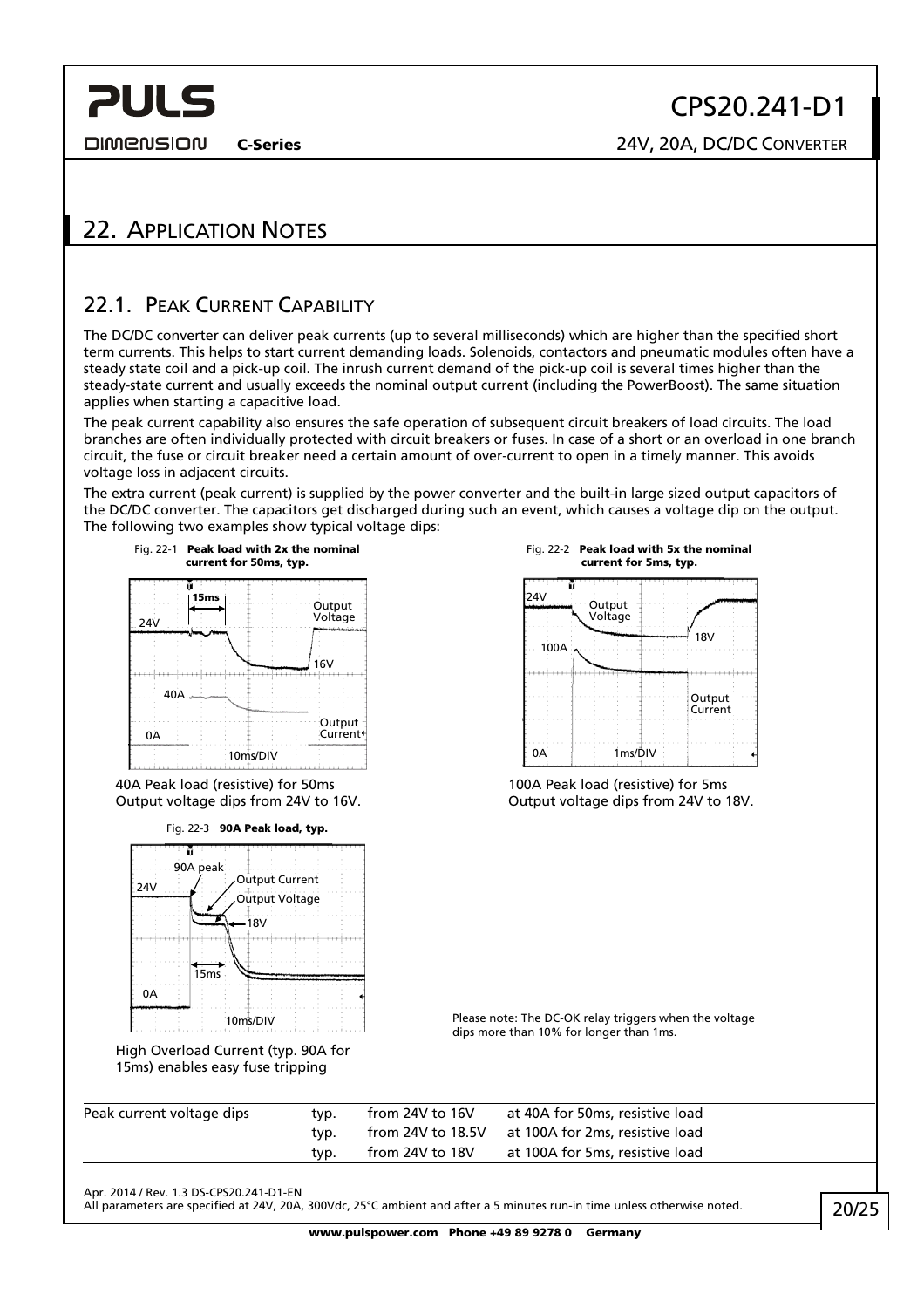<span id="page-20-0"></span>**PULS** 

### 22.2. INDUCTIVE AND CAPACITIVE LOADS

The unit is designed to supply any kind of loads, including capacitive and inductive loads. If extreme large capacitors, such as EDLCs (electric double layer capacitors or "UltraCaps") with a capacitance > 0.5F are connected to the output, the unit might charge the capacitor in the Hiccup*PLUS*-mode (see chapter [6](#page-5-1)).

### 22.3. EXTERNAL INPUT PROTECTION

The unit is tested and approved for branch circuits up to 30A (UL) and 32A (IEC). An external protection is only required if the supplying branch has an ampacity greater than this. Provided, that the negative pole is grounded. If the positive pole is grounded, an additional external fast-acting input fuse in the negative input is required (E.g. 8A KLKD fuse from Littelfuse or a comparable UL-Listed fuse with the same ratings and characteristics). Otherwise the status of the UL approvals becomes void.

Check also local codes and local requirements. In some countries local regulations might apply.

If an external fuse is necessary or utilized, minimum requirements need to be considered to avoid nuisance tripping of the circuit breaker. A minimum value of 10A B- or C-Characteristic breaker should be used.

### 22.4. OUTPUT CIRCUIT BREAKERS

Standard miniature circuit breakers (MCB's or UL1077 circuit breakers) are commonly used for AC-supply systems and may also be used on 24V branches.

MCB's are designed to protect wires and circuits. If the ampere value and the characteristics of the MCB are adapted to the wire size that is used, the wiring is considered as thermally safe regardless of whether the MCB opens or not.

To avoid voltage dips and under-voltage situations in adjacent 24V branches which are supplied by the same source, a fast (magnetic) tripping of the MCB is desired. A quick shutdown within 10ms is necessary corresponding roughly to the ride-through time of PLC's. This requires DC/DC converters with high current reserves and large output capacitors. Furthermore, the impedance of the faulty branch must be sufficiently small in order for the current to actually flow. The best current reserve in the DC/DC converter does not help if Ohm's law does not permit current flow. The following table has typical test results showing which B- and C-Characteristic MCBs magnetically trip depending on the wire cross section and wire length.



\*) Don't forget to consider twice the distance to the load (or cable length) when calculating the total wire length (+ and – wire).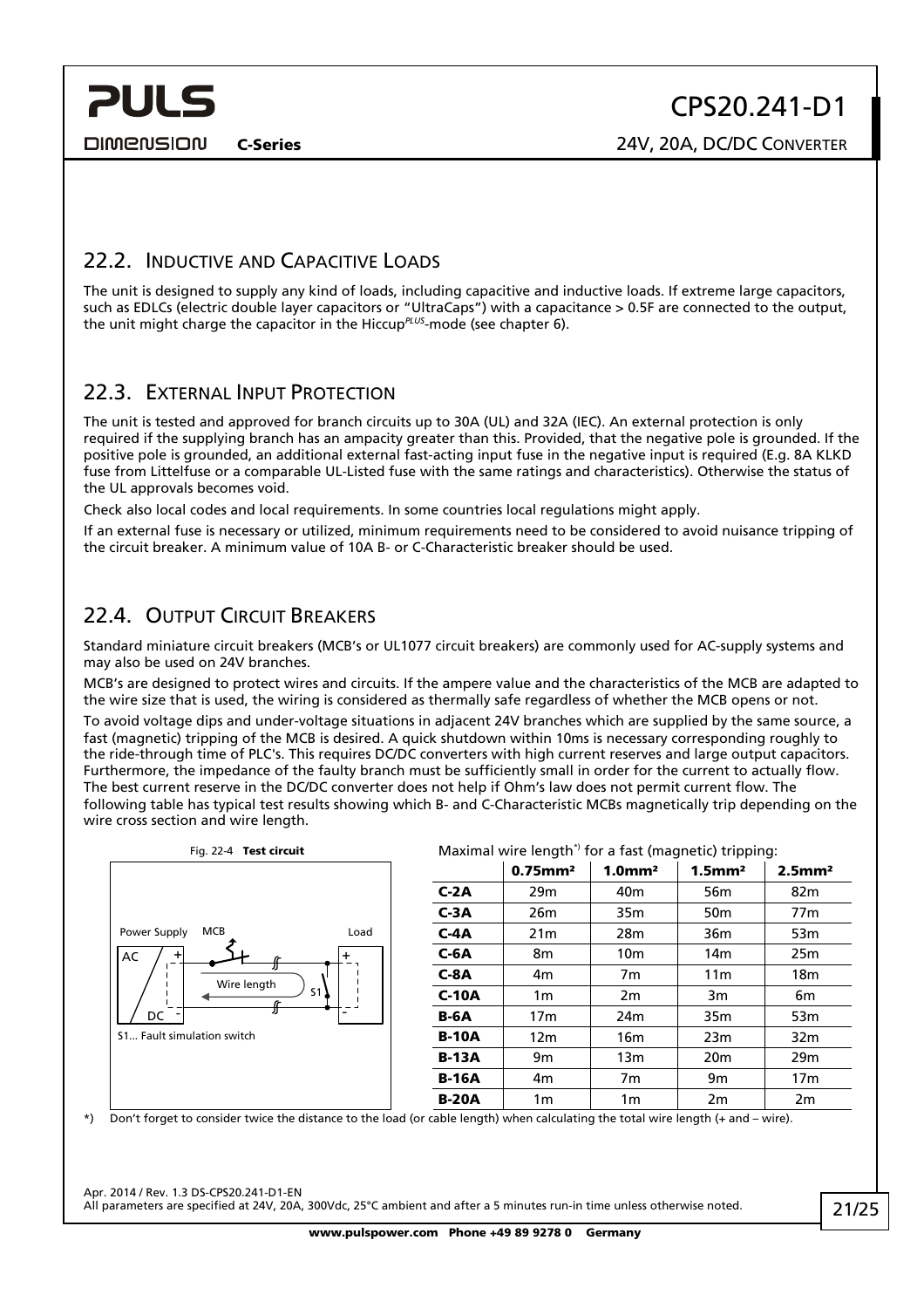<span id="page-21-0"></span>**PULS** 

# CPS20.241-D1

C-Series 24V, 20A, DC/DC CONVERTER

### <span id="page-21-1"></span>22.5. PARALLEL USE TO INCREASE OUTPUT POWER

CPS20.241-D1 DC/DC converter can be paralleled to increase the output power. The output voltage of all DC/DC converters shall be adjusted to the same value (±100mV) in "Single use" mode with the same load conditions on all units, or the units can be left with the factory settings. After the adjustments, the jumper on the front of the unit shall be moved from "Single use" to "Parallel use", in order to achieve load sharing. The "Parallel use" mode regulates the output voltage in such a manner that the voltage at no load is approx. 4% higher than at nominal load. See also chapter [6](#page-5-1). If no jumper is plugged in, the unit is in "Single use" mode. Factory setting is "Single use" mode.



If more than three units are connected in parallel, a fuse or circuit breaker with a rating of 30A or 32A is required on each output. Alternatively, a diode or redundancy module can also be utilized.

Energize all units at the same time to avoid the overload Hiccup*PLUS* mode. It also might be necessary to cycle the input power (turn-off for at least five seconds), if the output was in Hiccup*PLUS* mode due to overload or short circuits and the required output current is higher than the current of one unit.

Keep an installation clearance of 15mm (left / right) between two DC/DC converters and avoid installing the DC/DC converters on top of each other. Do not use DC/DC converters in parallel in mounting orientations other than the standard mounting orientation (terminals on bottom of the unit) or in any other condition where a derating of the output current is required (e.g. altitude, above 60°C, …).

Pay attention that EMI and inrush current will increase when using multiple DC/DC converters.

### 22.6. PARALLEL USE FOR REDUNDANCY

DC/DC converters can be paralleled for redundancy to gain higher system availability. Redundant systems require a certain amount of extra power to support the load in case one DC/DC converter unit fails. The simplest way is to put two DC/DC converters in parallel. This is called a 1+1 redundancy. In case one DC/DC converter unit fails, the other one is automatically able to support the load current without any interruption. Redundant systems for a higher power demand are usually built in a N+1 method. E.g. five DC/DC converter, each rated for 20A are paralleled to build a 80A redundant system. For N+1 redundancy the same restrictions apply as for increasing the output power, see also section [22.5](#page-21-1).

Please note: This simple way to build a redundant system does not cover failures such as an internal short circuit in the secondary side of the DC/DC converter. In such a case, the defective unit becomes a load for the other DC/DC converters and the output voltage can not be maintained any more. This can be avoided by utilizing redundancy modules, which have decoupling devices (diodes or mosfets) included. Further information and wiring configurations can be found in chapter [21.3](#page-18-1).

Recommendations for building redundant power systems:

- a) Use separate input fuses for each DC/DC converter.
- b) Set the DC/DC converter into "Parallel use" mode.
- c) Monitor the individual DC/DC converter units. Therefore, use the DC-OK relay contact of the CPS20 DC/DC converter.
- d) It is desirable to set the output voltages of all units to the same value ( $\pm$  100mV) or leave it at the factory setting.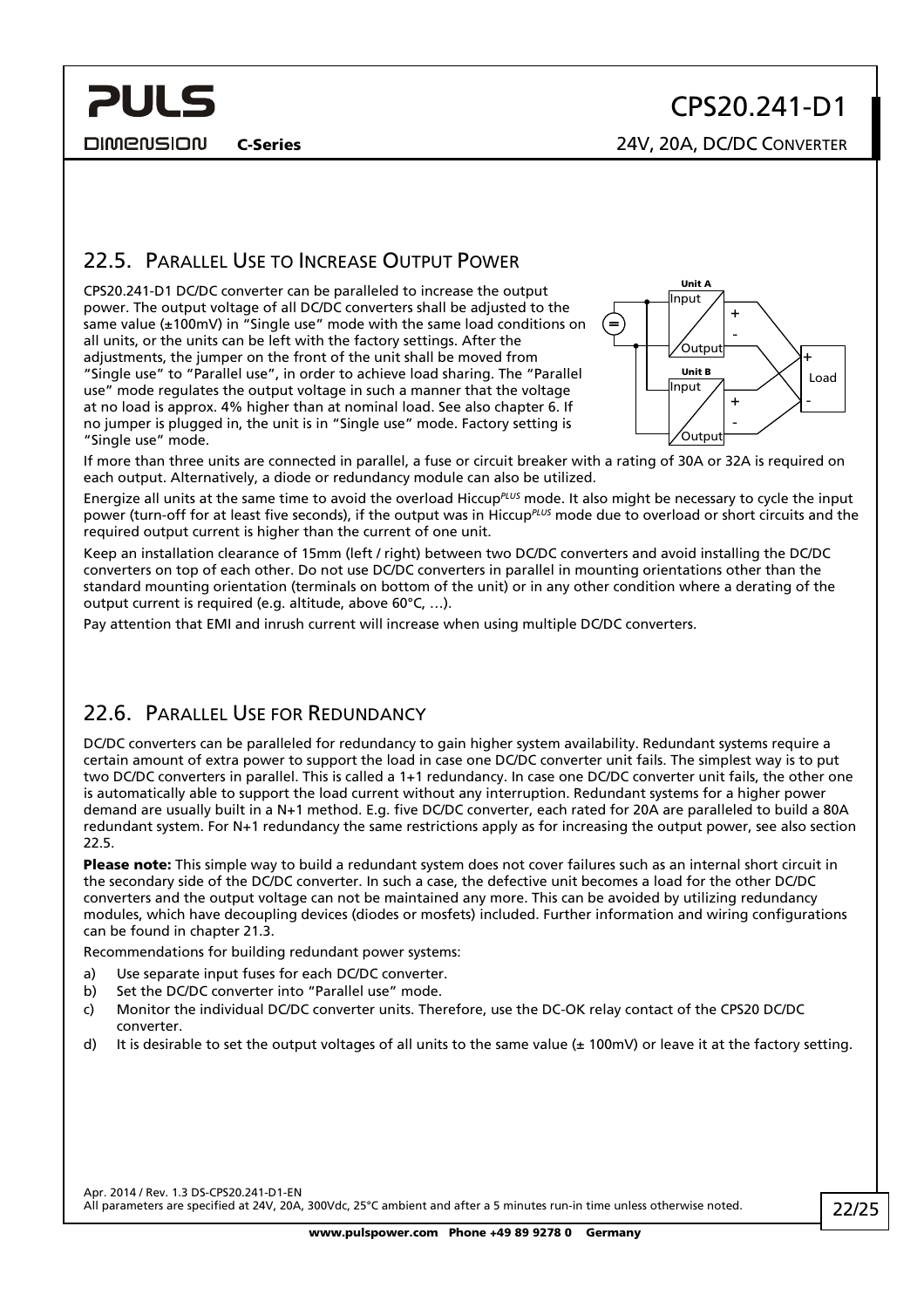<span id="page-22-0"></span>**PULS** 

C-Series 24V, 20A, DC/DC CONVERTER

### 22.7. SERIES OPERATION

DC/DC converters of the same type can be connected in series for higher output voltages. It is possible to connect as many units in series as needed, providing the sum of the output voltage does not exceed 150Vdc. Voltages with a potential above 60Vdc are not SELV any more and can be dangerous. Such voltages must be installed with a protection against touching.

Earthing of the output is required when the sum of the output voltage is above 60Vdc.

Avoid return voltage (e.g. from a decelerating motor or battery) which is applied to the output terminals.

Keep an installation clearance of 15mm (left / right) between two DC/DC

converters and avoid installing the DC/DC converters on top of each other. Do not use DC/DC converters in series in mounting orientations other than the standard mounting orientation (terminals on bottom of the unit).

Pay attention that EMI and inrush current will increase when using multiple DC/DC converters.

### 22.8. BACK-FEEDING LOADS

Loads such as decelerating motors and inductors can feed voltage back to the DC/DC converter. This feature is also called return voltage immunity or resistance against Back- E.M.F. (Electro Magnetic Force).

This DC/DC converter is resistant and does not show malfunctioning when a load feeds back voltage to the DC/DC converter. It does not matter whether the DC/DC converter is on or off.

The maximum allowed feed-back-voltage is 35Vdc. The absorbing energy can be calculated according to the built-in large sized output capacitor which is specified in chapter [6](#page-5-1).

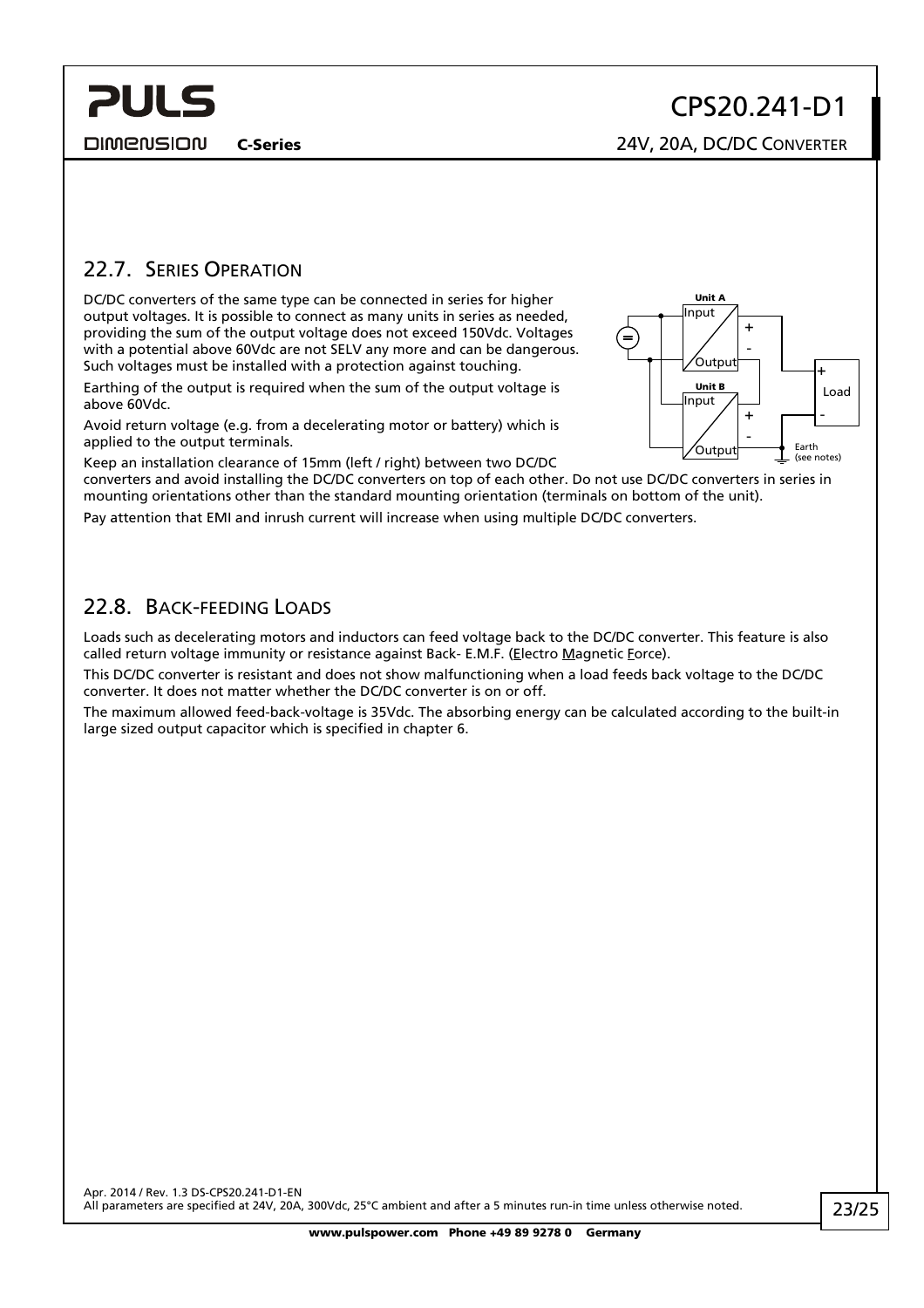<span id="page-23-0"></span>**PULS** 

### 22.9. CHARGING OF BATTERIES

The DC/DC converter can be used to charge lead-acid or maintenance free batteries. (Two 12V batteries in series) Instructions for charging batteries:

a) Set output voltage (measured at no load and at the battery end of the cable) very precisely to the end-of-charge voltage.

| End-of-charge voltage | 27.8V | 27.5V          | 27.15V | 26.8V |
|-----------------------|-------|----------------|--------|-------|
| Battery temperature   | 10°C  | $20^{\circ}$ C | 30°C   | 40°C  |

- b) Use a 30A or 32A circuit breaker (or blocking diode) between the DC/DC converter and the battery.
- c) Ensure that the output current of the DC/DC converter is below the allowed charging current of the battery.
- d) Use only matched batteries when putting 12V types in series.
- e) The return current to the DC/DC converter (battery discharge current) is typ. 23mA when the DC/DC converter is switched off (except in case a blocking diode is utilized).

### 22.10.USE IN A TIGHTLY SEALED ENCLOSURE

When the DC/DC converter is installed in a tightly sealed enclosure, the temperature inside the enclosure will be higher than outside. In such situations, the inside temperature defines the ambient temperature for the DC/DC converter.

The following measurement results can be used as a reference to estimate the temperature rise inside the enclosure. The DC/DC converter is placed in the middle of the box, no other heat producing items are inside the box

| Enclosure:                     | Rittal Typ IP66 Box PK 9522 100, plastic, 254x180x165mm                                |
|--------------------------------|----------------------------------------------------------------------------------------|
| Load:                          | 24V, 16A; (=80%) load is placed outside the box                                        |
| Input:                         | 300Vdc                                                                                 |
| Temperature inside enclosure:  | 51.5°C (in the middle of the right side of the DC/DC converter with a distance of 2cm) |
| Temperature outside enclosure: | 25.0°C                                                                                 |
| Temperature rise:              | 26.5K                                                                                  |
|                                |                                                                                        |